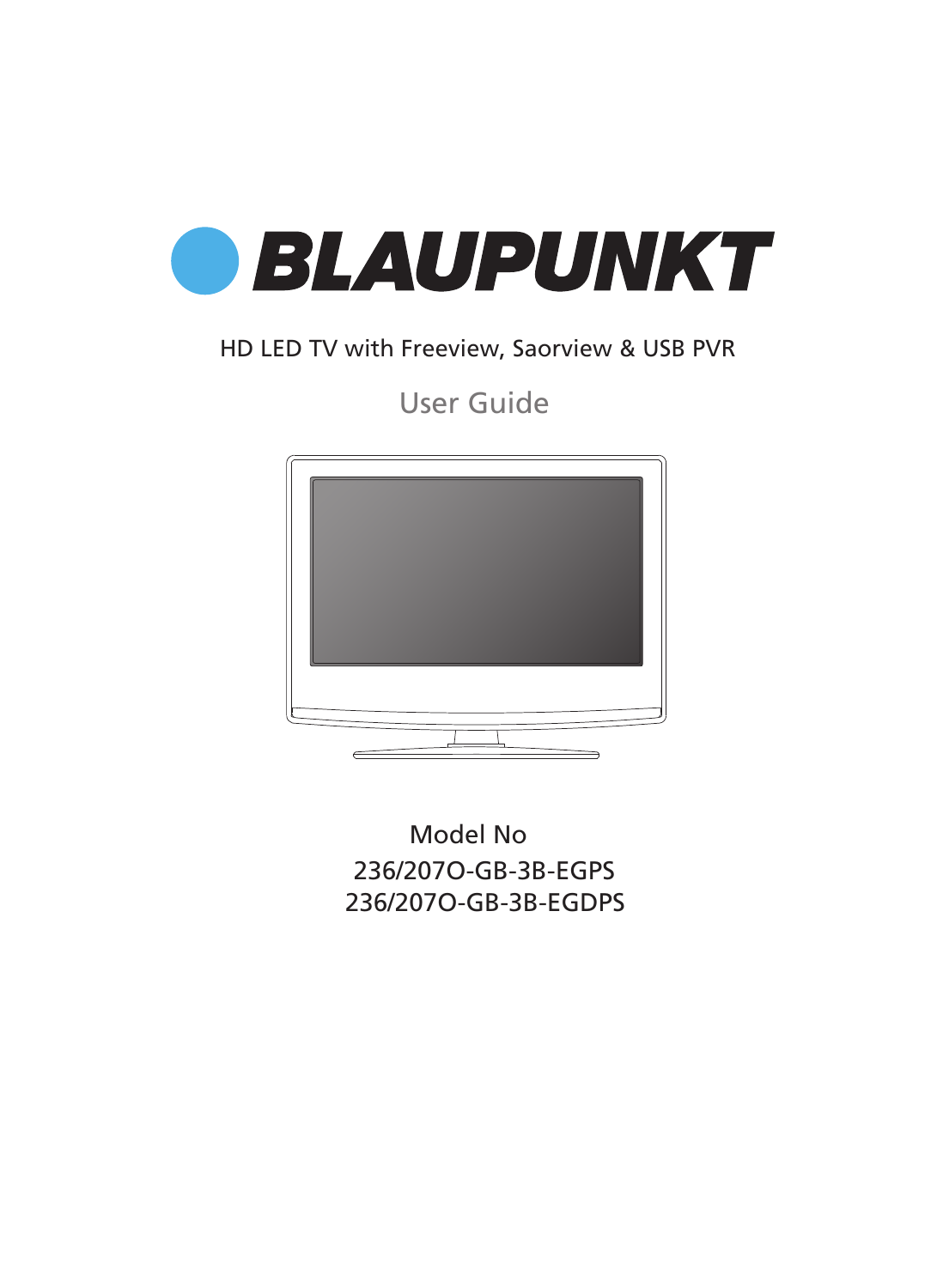## **Important safety instruction**



### **Please read these instructions. All the safety and operating instructions should be read before the appliance is operated.**

### **Warnings**

• This television does not contain any parts that are serviceable by the user. In case of a fault, contact the manufacturer or authorised service department. Exposing the internal parts inside the TV may endanger your life. The manufacturers guarantee does not extend to faults caused by repairs carried out by unauthorised third parties.



To prevent spread of fire, keep candles or other open flames away from this product at all times

• To reduce the risk of fire, electric shock or damage to the TV, do not expose it to dust, rain or moisture. Never expose the TV to dripping or splashing and do not place objects filled with liquids on or near the TV.

• Do not connect any external devices (DVD player, games console etc) when the TV is switched on. Disconnect both the TV and device from the mains before connecting. Only switch appliances on when the connection process is complete.

Do not place the television in a confined space and do not obstruct the ventilation openings at the rear of the television.

• When installing on a wall, ensure the TV is at least 5cm from the wall for ventilation.

• Always ensure that the TV's ventilation openings are not covered with items such as newspapers, tablecloths, curtains, etc.

• Dispose of this television and any components including batteries in an environmentally friendly manner. If in doubt, please contact your local authority for details of recycling.

Ensure this TV is used in moderate climates only.

• In case of electrostatic discharge (ESD) the TV may display incorrect functions. In such case, switch the TV off and switch the TV back on. The TV will work normally.

#### **WARNING: Never place a television set on an unstable location. A television set may fall, causing serious personal injury or death. Many injuries, particularly to children, can be avoided by taking simple precautions such as:**

Use cabinets or stands recommended by the manufacturer of the television set.

• Only use furniture that can safely support the television set.

• Ensure the television set is not overhanging the edge of the supporting furniture.

• Do not place the television set on tall furniture (for example, cupboards or bookcases) without anchoring both the furniture and the television set to a suitable support.

• Do not place the television set on cloth or other materials that may be located between the television set and supporting furniture.

Please educate children about the dangers of climbing on furniture to reach the television set or its controls.

If your existing television set is being retained and relocated, the same considerations as above should be applied.

### **Safety**

• For your safety, this appliance is fitted with a fused 3 pin mains plug. Should the fuse need to be replaced, ensure that any replacement is of the same amperage and approved with the BSI mark.

• Never try and replace the mains plug unless you have adequate qualifications and are legally authorised to do so. In the event that a replacement mains cable is required, contact the manufacturer for a suitable replacement.

Never use the television if it is damaged in any way.

Always place the television on a flat level surface avoiding anywhere which may be subject to strong vibration.

• The ideal distance to watch the television is approximately five times the length of the diagonal measurements of the TV screen.

• Ensure the television is not placed on top of the power cable as the weight of the television may damage the cable and cause a safety hazard.

• Never place mobile phones, speakers or any other device which may cause magnetic or radio interference, near the television. If interference is apparent, move the device causing the interference away from the television.

• To disconnect the set from the mains, remove the mains plug from the socket.

• Ensure that the mains plug is always easily accessible.

**WARNING: Excessive volume when using earphones and headphones can cause loss of hearing.**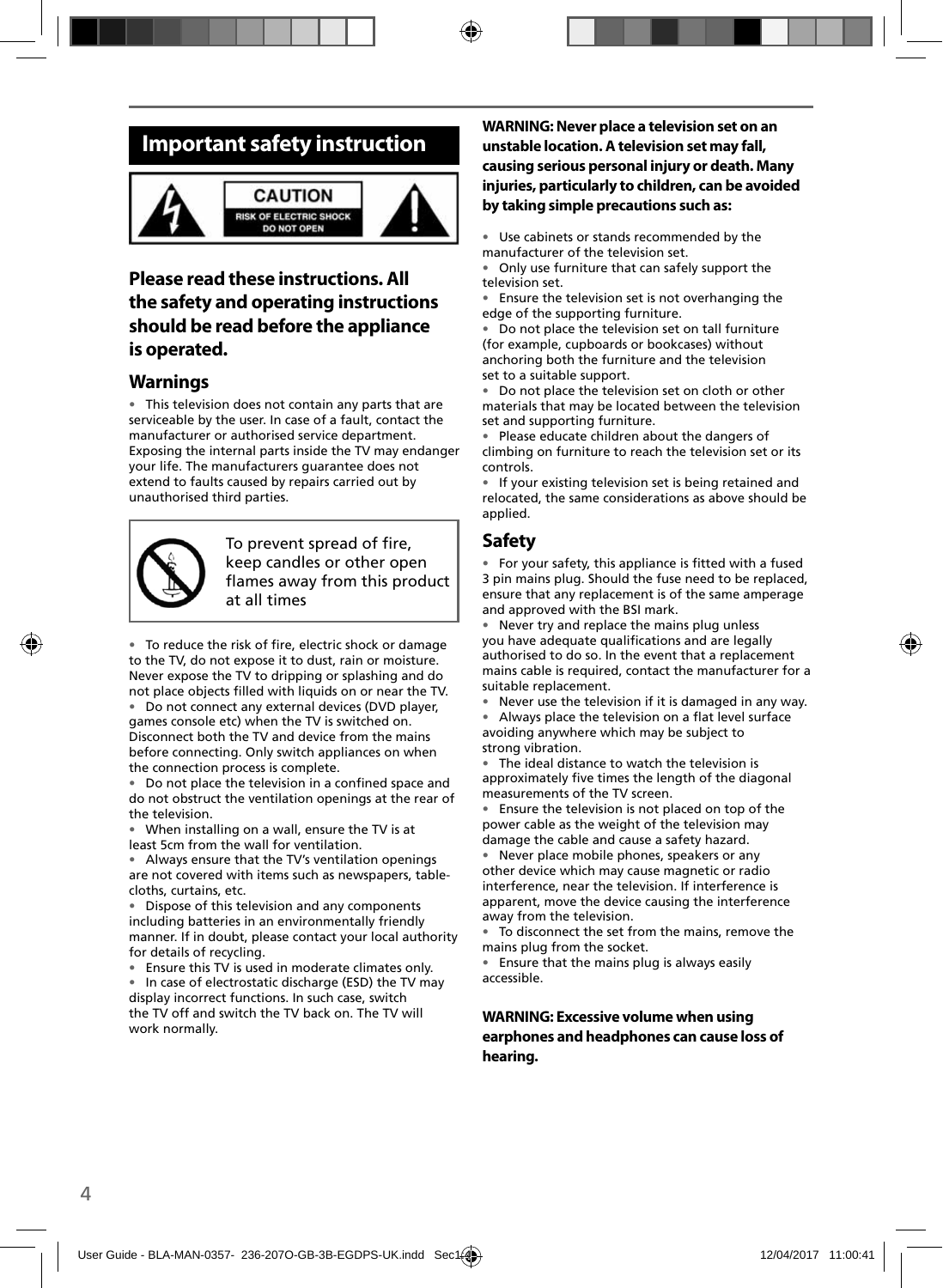## **Important safety instruction**



### **Maintenance**

• To clean your TV, wipe with a soft, dry cloth. If the surfaces are extremely dirty, use a soft cloth dipped in a soap and water solution or a weak detergent solution.

• Never use alcohol, paint thinner or benzene to clean this unit.

• Before using a chemically treated cloth, read the instructions that came with the cloth carefully.

#### **CAUTION: If water or other liquid enters the television through the display panel surface, a malfunction may occur.**



### **Packaging**

The safest way to transport your item is in the original box/packaging - please save your packaging for this.

• You will need the original box/packaging in the event of warranty/service repair or support. We are unable to carry out warranty/service if you are unable to package the item correctly.

#### **Important information regarding use of video games, computers, captions or other fi xed image displays**

The extended use of fixed image program material can cause a permanent "shadow image" on the LCD/LED panel, also known as "screen burn".

This "shadow image" can appear in the background during normal viewing. This type of irreversible LCD/LED panel deterioration can be limited by observing the following steps:

1. Reduce the brightness/contrast setting to a minimum suitable viewing level.

2. Do not display the fixed image for extended periods of time.

3. Turn the power off when not in use.

Examples of images that are more likely to cause "screen burn" are as follows (this is not an exhaustive list):

• TV channel logos: e.g. shopping channel logos and pricing displays - especially if they are bright and stationary. Moving or low-contrast graphics are less likely to cause ageing of the screen.

- Time displays.
- Teletext: Do not view a stationary page for a long period of time
- TV/DVD menus: e.g. listings of DVD disc content.
- Pause mode: Do not leave the TV in

pause mode for long periods of time, e.g. when watching DVDs or videos.



**Important: Once 'shadow image/ screen burn'** 

**occurs, it will never disappear and is not** 

**repairable under warranty.**

### **How do I dispose of this product?**



**UK:** Waste electrical products should not be disposed of with household waste. Please dispose of the product at a designated collection point for recycling

of WEEE. For your nearest facilities, please see www.recyclemore.co.uk or in store for details.

**ROI:** Waste electrical products should not be disposed of with household waste. Separate disposal facilities exist. Check with your local authority or retailer for recycling advice.

### **Batteries**

• Do not expose batteries to high temperatures, excessive heat, prolonged sunshine or fire as this may cause leakage, explosion or ignition.

Observe the correct polarity when inserting batteries. • Do not use different types of batteries together or

mix old and new batteries.

• Dispose of batteries in an environmentally friendly way.

• Certain regions may regulate the disposal of batteries. Please consult your local authority.

### **TV Models with built in DVD players**

CLASS 1

**CAUTION:**

This caution label is located on the rear panel of the unit

THIS UNIT IS A CLASS 1 LASER PRODUCT. THIS UNIT USES A VISIBLE LASER BEAM WHICH COULD CAUSE HAZARDOUS RADIATION EXPOSURE IF DIRECTED. BE SURE TO OPERATE THE PLAYER CORRECTLY AS INSTRUCTED. WHEN THIS UNIT IS PLUGGED INTO THE WALL OUTLET, DO NOT PLACE YOUR EYES CLOSE TO THE OPENINGS TO LOOK INTO THE INSIDE OF THIS UNIT. USE OF CONTROLS OR ADJUSTMENTS OR PERFORMANCE OF PROCEDURES OTHER THAN THOSE SPECIFIED HEREIN MAY RESULT IN HAZARDOUS RADIATION EXPOSURE. DO NOT OPEN COVERS AND DO NOT REPAIR YOURSELF. REFER SERVICING TO QUALIFIED PERSONNEL.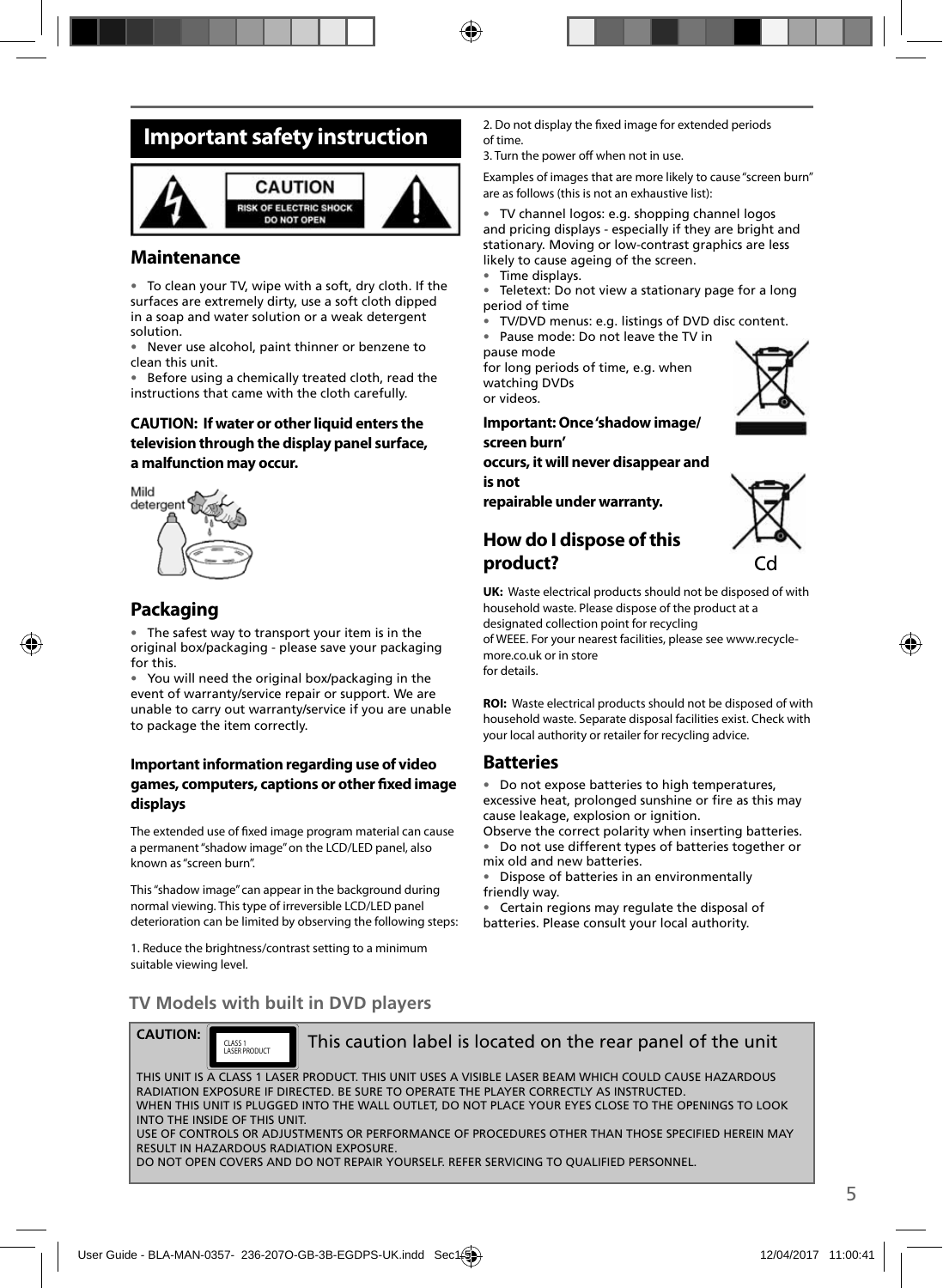### **Trademarks**

#### HOMI

The terms HDMI and HDMI High-Definition Multimedia Interface, and the HDMI Logo are trademarks or registered trademarks of HDMI Licensing, LLC in the United States and other countries.

#### **HDTV**

The "HD TV" Logo is a trademark of DIGITALEUROPE.

#### **HDTV 1080p**

The "HD TV 1080p" Logo is a trademark of DIGITALEUROPE.

#### **DVB**

The DVB logo is the registered trademark of the Digital Video Broadcasting (DVB) project.

#### **Dolby**

Manufactured under license from Dolby Laboratories. Dolby, Dolby Audio and the double-D symbol are trademarks of Dolby Laboratories.

#### **FREEVIEW HD**

The FREEVIEW HD words and logos are trade marks of DTV Services LTD. © DTV Services Ltd.

#### **SAORVIEW**

SAORVIEW is a registered trademark owned by RTÉ.



Manufactured under license from Dolby Laboratories. Dolby, Dolby Audio and the double-D symbol are trademarks of Dolby Laboratories.



For DTS patents, see http://patents.dts.com. Manufactured under license from DTS Licensing Limited. DTS, the Symbol, & DTS and the Symbol together are registered trademarks, and DTS TruSurround is a trademark of DTS, Inc. © DTS, Inc. All Rights Reserved.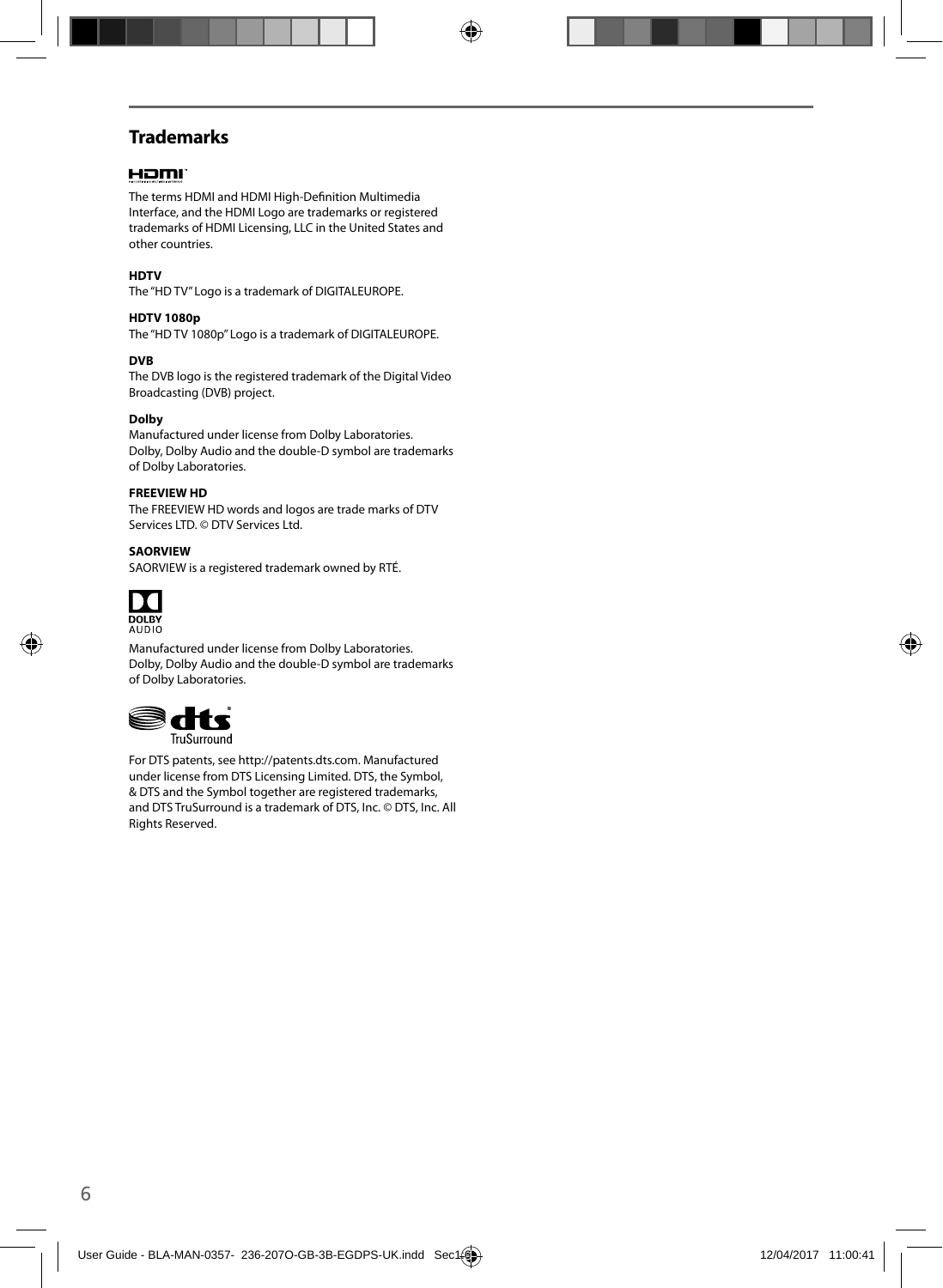## **CONTENTS**

| What is included in the box $\ldots$ $\ldots$ $\ldots$ $\ldots$ $\ldots$ $\ldots$ $\ldots$ $\ldots$ $\ldots$ $\ldots$ $\ldots$ $\ldots$ . |  |
|-------------------------------------------------------------------------------------------------------------------------------------------|--|
|                                                                                                                                           |  |
|                                                                                                                                           |  |
|                                                                                                                                           |  |
|                                                                                                                                           |  |
|                                                                                                                                           |  |
|                                                                                                                                           |  |
|                                                                                                                                           |  |
|                                                                                                                                           |  |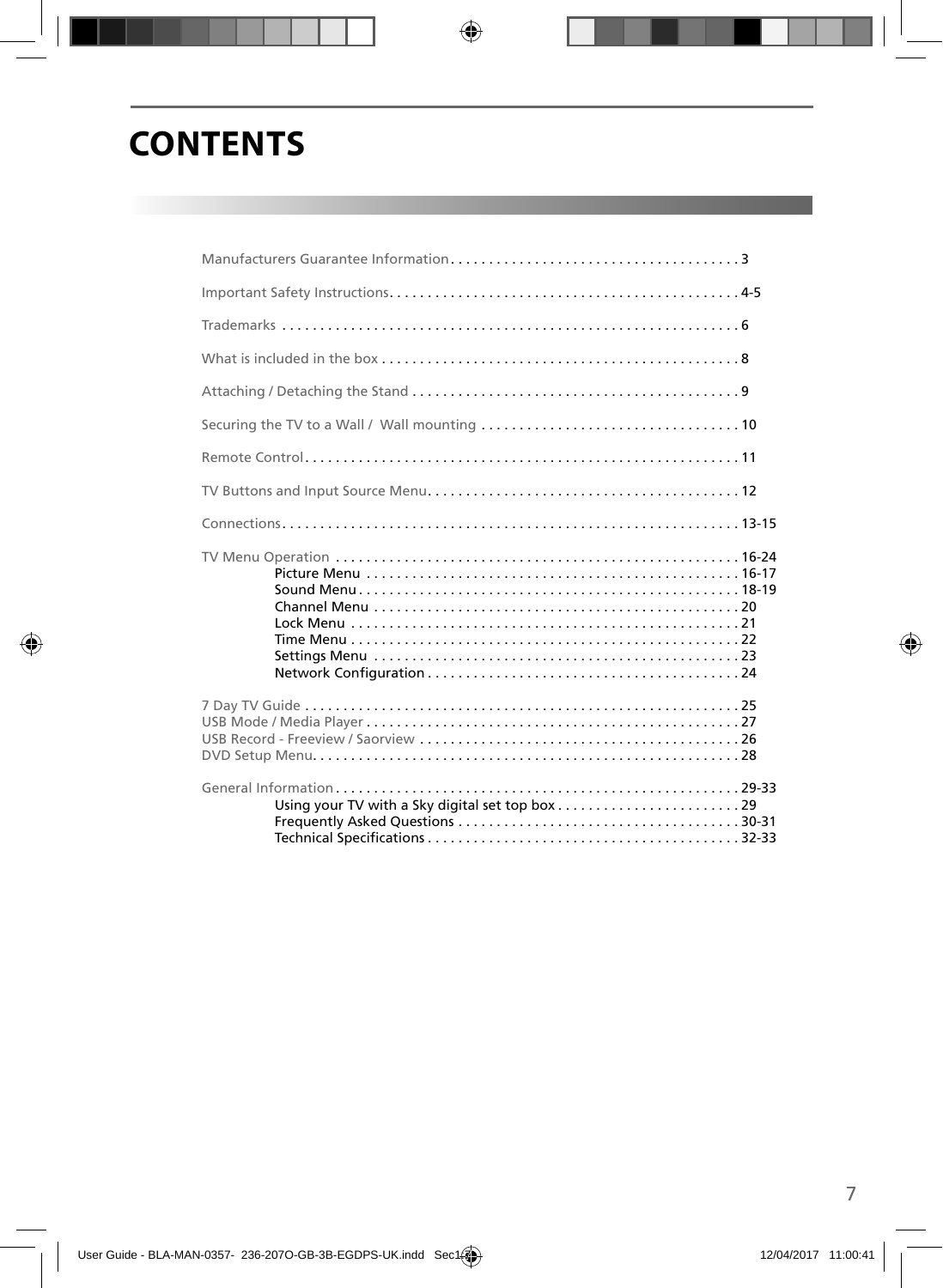# **WHAT IS INCLUDED IN THE BOX**

Accessories

Included with this TV are the following accessories

#### 1 x User Guide



#### 1 x Quick Start Guide

Quick Start Guide

#### 1 x TV



1 x RF Cable



#### 1 x Remote Control



#### 2 x AAA Batteries



1 x Mini Component / YPbPr



1 x Mini Composite / Video



1 x Stand Installation Pack (Includes stand base, stand neck & screws)



Please save your box/packaging as you will need this in the event of warranty/service repair or support. We are unable to carry out warranty/service if you are unable to package it correctly. The safest way to package your item in the event of warranty/service repair is in it's original box/packaging.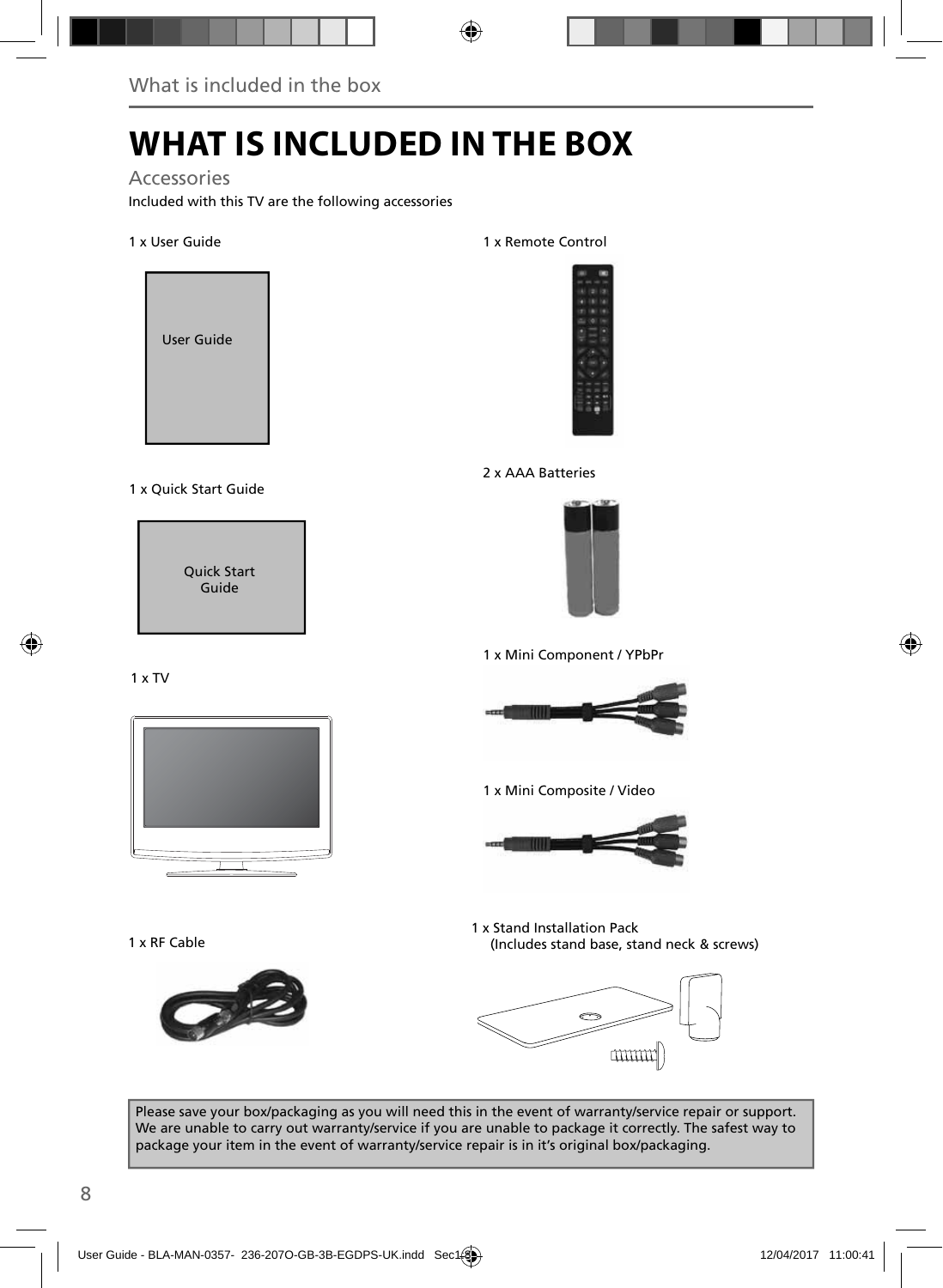## **ATTACHING/DETACHING THE STAND**

## Attaching the stand

To complete the stand installation you will require a cross head screw driver

There are two types of screws provided as shown below.



Used for attaching the stand neck to the TV (fig.1)

**3 x** M (4x12) **4 x** ST (4x12)

Used for attaching the stand base to the stand neck (fig.3)



(fig.1) Attach the stand neck to the rear of the TV set using the 3 x M(4x12) screws provided.

 $ST(4x12)$ 





When securing the self-tapping screw/s into the base of the stand (on first installation) the screw/s will be naturally tight as they create a thread in the plastic of the stand neck in order to support a TV of this size.

**a)** Ensure the cross head screw driver tip fits correctly into the head of the screw and that it is not too big or small.

**b)** Screw in all screws individually and partially before tightening all of the screws fully.

**c)** If they become very tight try loosening them slightly and then re-tightening them once again as this will continue the process of creating the thread for the screws.

(fig.3) Secure the base to the neck by using the 4 x ST (4x12) screws provided.

### Detaching the stand

3

Remove the screws highlighted then remove the stand base and neck from the rear of the TV set.

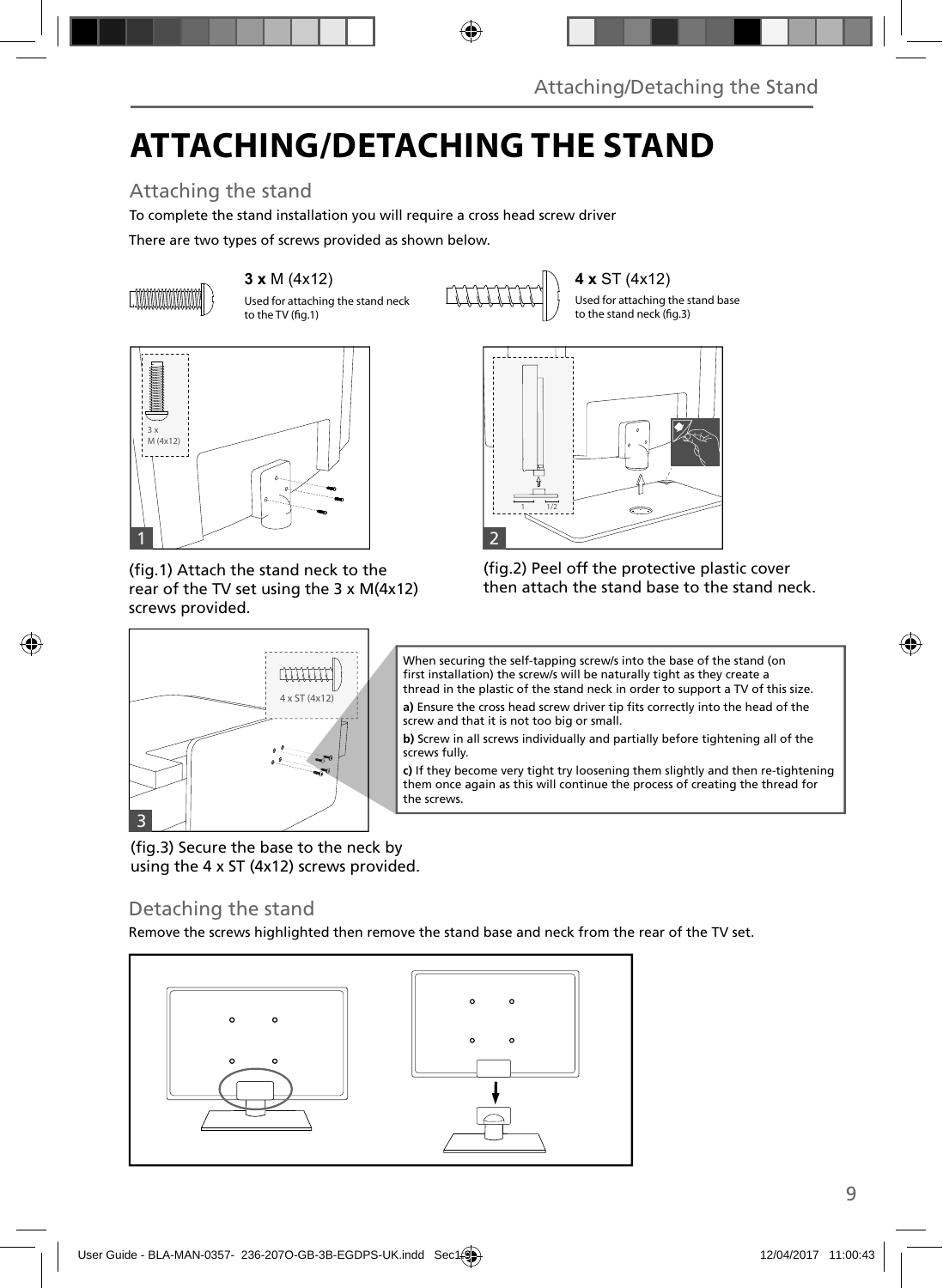## **SECURING THE TV TO A WALL**

### Securing the TV to a Wall

For maximum security in the home when using a TV with its stand anti-tip straps should be fitted. These are available from supermarket websites and other websites and are an easy, inexpensive and effective way of ensuring your TV stays safely upright. Straps are designed to be attached to the rear of the TV and then tethered to the wall or the furniture the TV is stood on.

#### Note - Please ensure that children do not climb on the TV set.

**A)** Using one or both of the top wall-mounting holes and screws (the screws are already supplied in the wall mounting holes) fasten one end of the fastening cord/s to the TV.







The Royal Society for the Prevention of Accidents is urging people to take care with flat-screen televisions. RoSPA stated in 2010 that "Toddlers are particularly at risk of pulling flat-screen televisions on to themselves. They are unsteady on their feet and are attracted by colourful television images."

The risk is increased as televisions become lighter.

### Wall Mounting

IMPORTANT - Before drilling any holes in the wall ensure you are not drilling where there could be any electrical wires, water or gas pipes.



1) Remove the four screws highlighted that are supplied in the wall mounting holes.

2) The wall mount can now be easily attached to the mounting holes on the rear of the TV.

For VESA wall mounting information please refer to the Technical Specification page.

For optimum viewing, if wall mounting the TV higher than eye level, the TV should be tilted downwards so that the TV's screen is 'face on'. See fig 1 and 2.



Important – If wall mounting this TV, only use the screws already provided in the wall mounting holes. Using other screws which are longer could cause irreparable damage to internal parts. When using a wall bracket, please ensure the screws in the back of the TV set are not over tightened.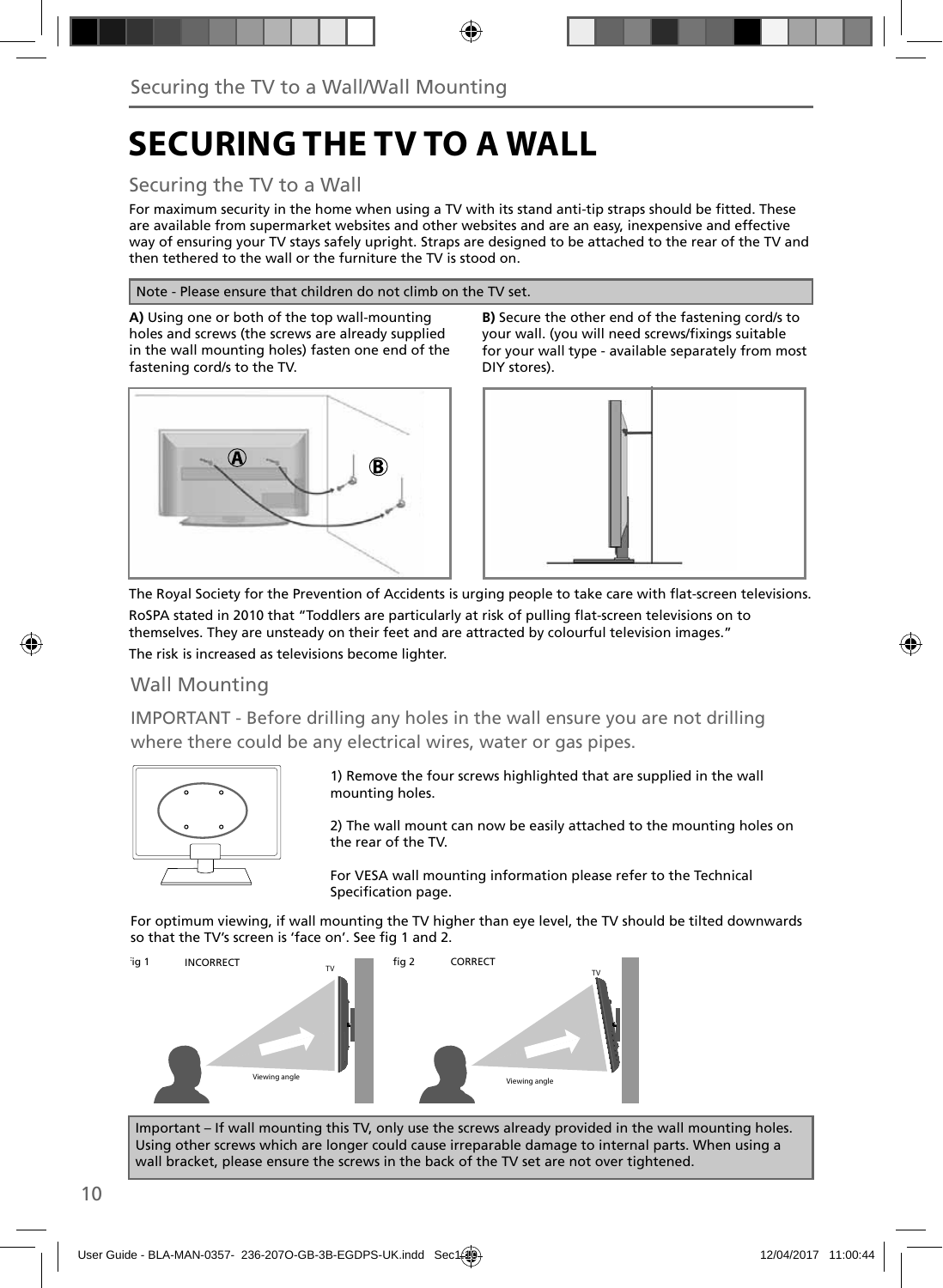啜

 $\circ$ 

## **REMOTE CONTROL**

|     | STANDBY - Switch on TV when in standby or vice versa<br>MUTE - Mute the sound or vice versa<br>DTV - Switch to Freeview source<br>RADIO - Switch to radio whilst in Freeview source<br>USB - Switch to USB source<br>O DVD - Switch to DVD source                                                                                                                               |
|-----|---------------------------------------------------------------------------------------------------------------------------------------------------------------------------------------------------------------------------------------------------------------------------------------------------------------------------------------------------------------------------------|
|     | NUMBER BUTTONS - 0 - 9 to select a TV channel directly.<br>TV GUIDE - Opens the 7 Day TV Guide (Freeview mode)<br>$\mathbb{C}$ - To return to the previous channel viewed                                                                                                                                                                                                       |
|     | VOL (+/-) - To increase / decrease the sound level<br>P.MODE - Scrolls through picture mode options<br>S.MODE - Scrolls through sound mode options<br>FAV - To display favourites menu<br>$CH (+/-)$ - To increase or decrease the channel being watched<br>MENU - To display OSD menu<br>EXIT - To exit all menus<br>(A/V/4/M/OK) - Allows you to navigate the on-screen menus |
|     | and adjust the system settings to your preference<br>SOURCE - To display the input/source menu<br>INFO - Press once for now/next channel information<br>Press twice for programme information about current<br>programme                                                                                                                                                        |
|     | ASPECT - To switch the screen between the different picture<br>formats<br>SLEEP - Press repeatedly to cycle through the sleep options<br>AUDIO - To change the audio language (if available)<br>SUBTITLE - To switch the dialogue at the bottom of the screen<br>(on/off)                                                                                                       |
|     | TEXT - To enter/exit Text<br>TEXT HOLD - Teletext mode - Hold current page which is<br>displayed (Analogue TV)<br>DISPLAY - To switch off the screen when listening to radio<br>TEXT/DVD ZOOM - Zoom function for Teletext and DVD<br>DVD MENU/RECORD - Access the DVD root menu and USB<br>record function                                                                     |
| ▭⊙⋫ | - To restart the current chapter<br>- To advance forward to the next chapter<br><b>B</b> - To stop the playback/Eject Disc<br>(To EJECT the disc press/hold the ■▲ button for 4 seconds)<br>$\bigoplus$ - To play in fast rewind mode<br>- To play in fast forward mode                                                                                                         |
|     | - To play/pause<br>DVD SETUP/REC LIST - Opens up DVD Menu or Opens the list<br>of what has been previously recorded<br>□ ⊙ > GOTO - To go to a specific chapter<br>A-B - Press once to set point, press a second time to return                                                                                                                                                 |
|     | to point<br>$\circledcirc$ ANGLE - Select different angle of DVD<br>□ ⊙ D REPEAT - To repeat playback                                                                                                                                                                                                                                                                           |
|     | For Models with Integrated DVD players                                                                                                                                                                                                                                                                                                                                          |
|     | For Models with PVR Function                                                                                                                                                                                                                                                                                                                                                    |
|     |                                                                                                                                                                                                                                                                                                                                                                                 |

 $\overline{2}$ 3  $\overline{2}$ 1 5  $\ddot{\delta}$  $\overline{4}$  $\overline{7}$ 8 9 TV<br>GUIDE  $\overline{0}$  $\mathbb{C}$ 3  $+$  $+$ **VOL** 앤 Mere A OK п D  $\mathcal{L}^{\text{O}}$ sami **TLESS** 4  $\theta$ 黒島 **OVO ART** Ħ  $\blacksquare$ m MI<br>EEFEAT  $\ddot{\phantom{1}}$ m

For Models with USB Playback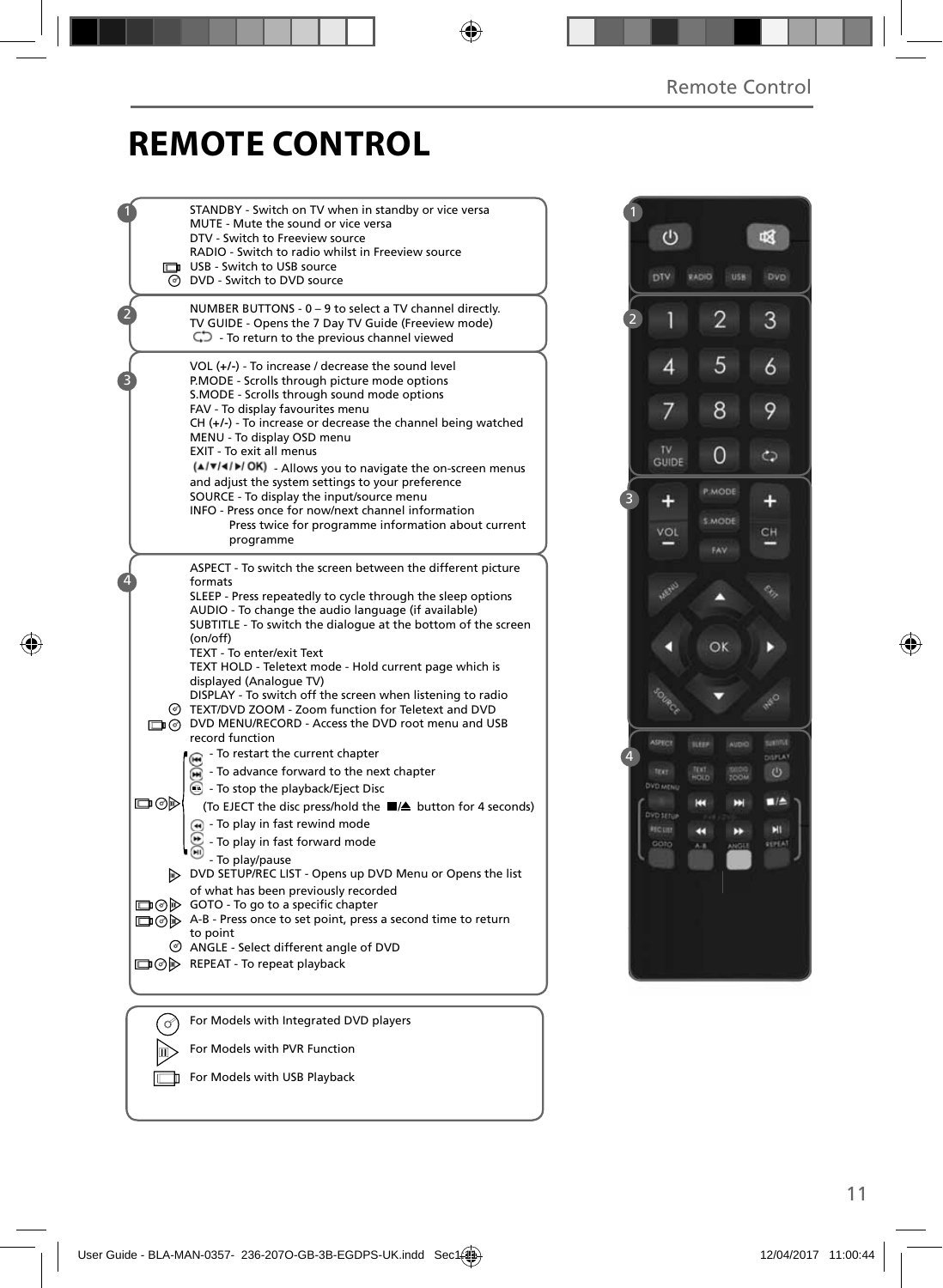## **TV BUTTONS AND INPUT SOURCE MENU**

**This information is for models without built in DVD players**



- 1 Volume up and menu right **1** 1
- 2 Volume down and menu left 2
- 3 Programme/Channel up and menu up **8**
- 4 Programme/Channel down and menu down (4)
- Displays Menu/OSD 5 5
- Displays the input source menu 6 6
- 7 Standby Power On/Off **1996 1997**

#### **This information is for models with built in DVD players**



- Programme/Channel down and menu down
- Displays Menu/OSD
- Displays the input source menu 8
- 9 Standby Power On/Off

### Choosing Mode Input/Source

To switch between the different input/ connections.

A) Using the buttons on the remote control:

1) Press [SOURCE] - The source menu will appear. 2) Press  $[V]$  or  $[\Lambda]$  to select the input you require. 3) Press [OK].

B) Using the buttons on the Television:

1) Press [SOURCE].

2) Scroll up / down using CH+/ CH- buttons to the input/source you require. 3) Press [SOURCE] to change input/source to the one selected.

For further information on input/connections please view 'Connections' pages.



Example of Source menu depending on the TV model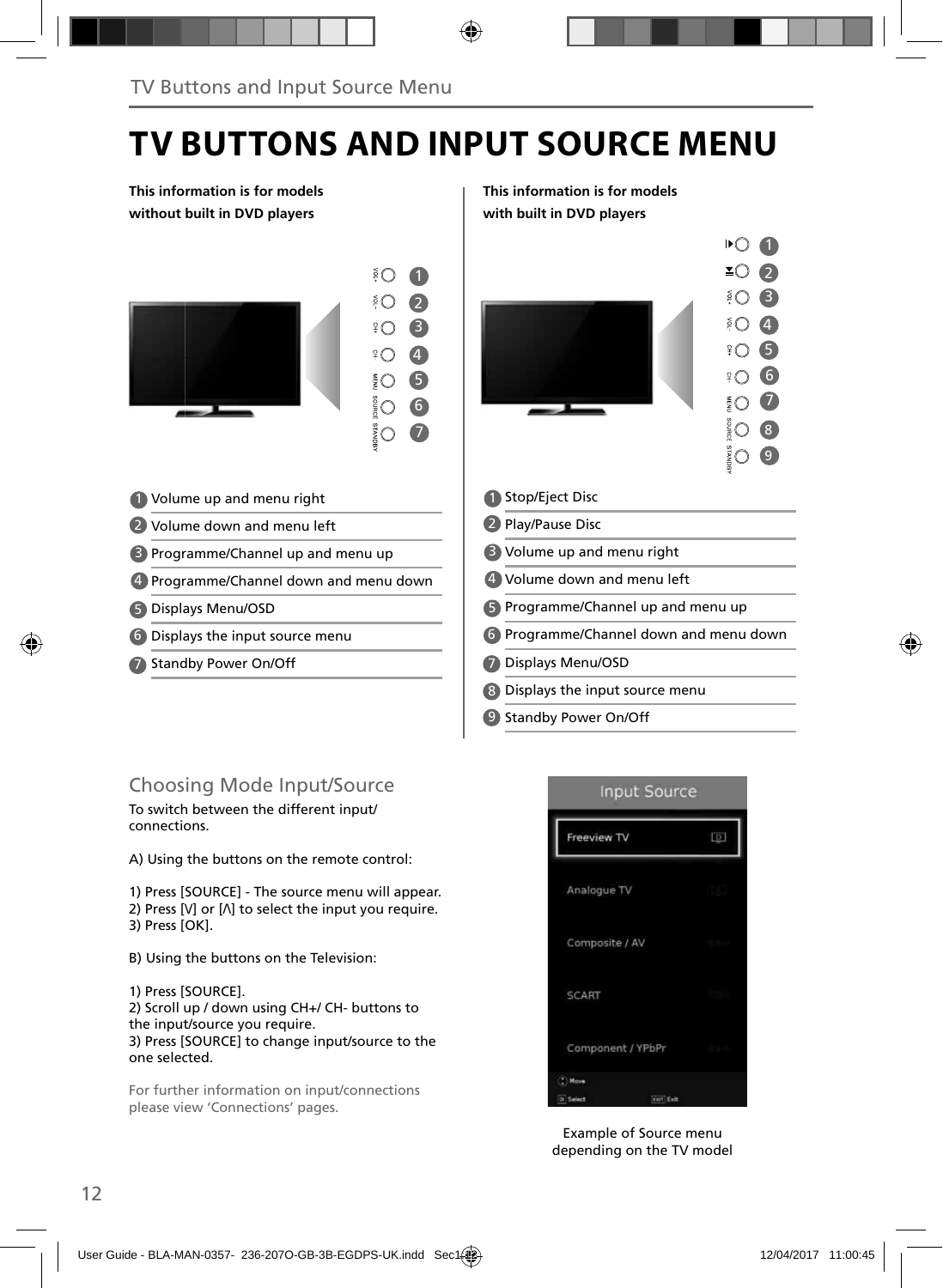## **CONNECTIONS**

|                  |                                  |                                                            |            | CI CARD IN [A]<br>$\bigcirc$ $\bigcirc$<br>USB(2.0)<br>$rac{1}{3}$<br>OPTICA<br>$\overline{\blacksquare}$<br>ENGITAL<br>Alieno outi | <b>R</b><br>A                |
|------------------|----------------------------------|------------------------------------------------------------|------------|-------------------------------------------------------------------------------------------------------------------------------------|------------------------------|
| <b>ETHERNET</b>  | O<br>O<br>AV IN<br>YPbPr IN<br>R | ARC<br><b>(WWWW)</b><br><b>SCART</b><br><b>Hami</b> 1<br>D |            | $\odot$<br><b>RFIN</b><br>$H \Box H$ 2                                                                                              |                              |
| A                | Ethernet/LAN*                    | HDMI input                                                 | $\bullet$  | RF IN                                                                                                                               | RF / TV Aerial Input         |
| 8                | YPbPr                            | HD input (Ypbpr)                                           | $\bf \Phi$ | Digital Optical Audio                                                                                                               | Digital Optical Audio output |
| $\bullet$        | AV IN                            | Audio/Video input                                          | $\bullet$  | 2 x USB                                                                                                                             | USB port                     |
| $\bullet$        | <b>SCART</b>                     | <b>SCART input</b>                                         | $\bullet$  | Earphones                                                                                                                           | Earphone Input               |
| $\mathbf \Theta$ | HDMI <sub>1</sub>                | HDMI input (ARC)                                           | $\bigcirc$ | CI CARD IN                                                                                                                          | Common Interface Card Input  |
| G                | HDMI <sub>2</sub>                | HDMI input                                                 |            |                                                                                                                                     |                              |

\*The LAN/Ethernet port is used only for Pay TV services and Freeview HD (Freeview services are only available in the UK). It is not intended to be used for internet/network use.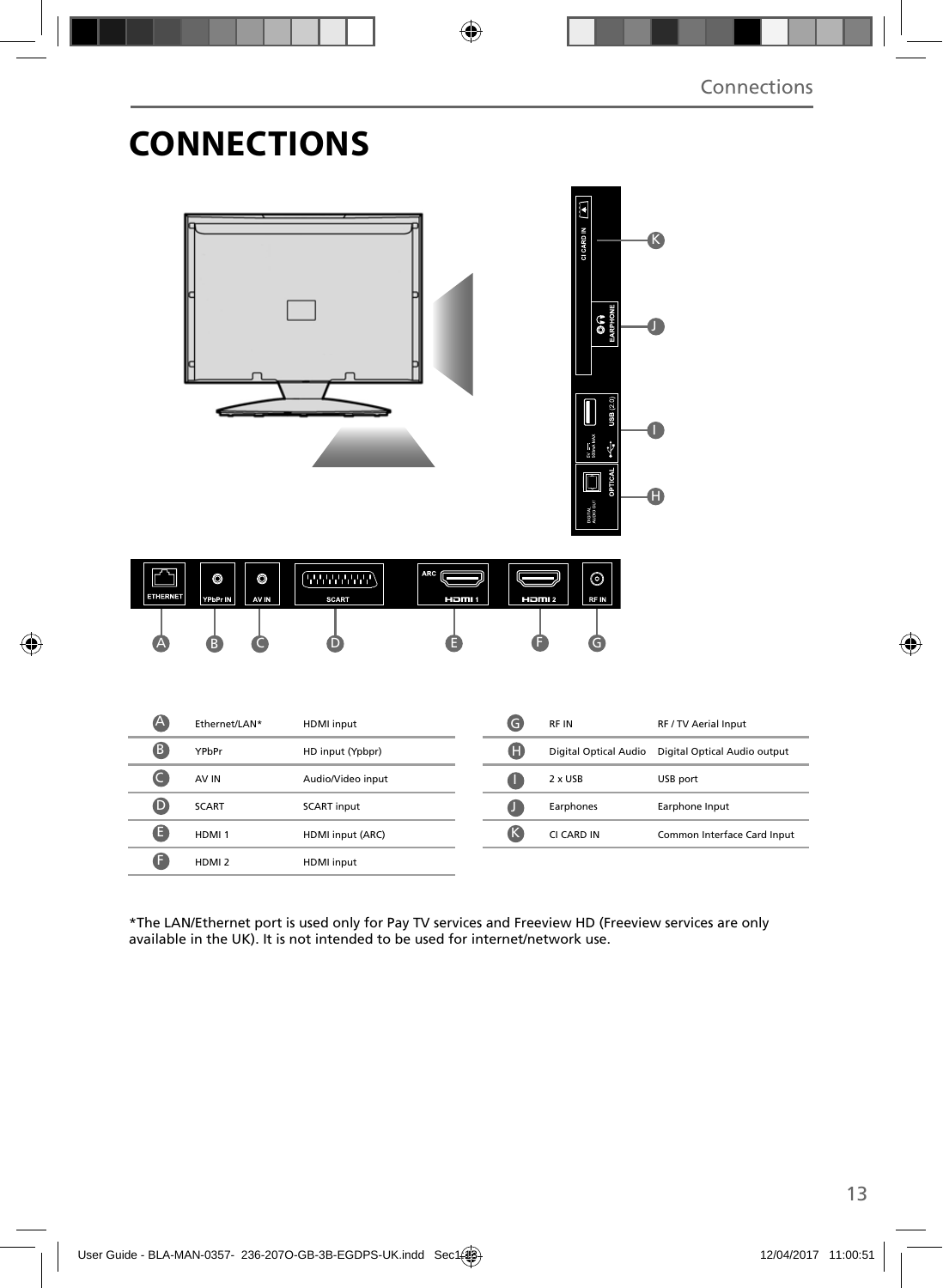# **CONNECTIONS**

Note: Connecting cables are shown for example only and may not be included. Please check 'What Is Included In The Box' page.

### Connecting to a device with Composite AV/Video output

TV Source should be set to Composite/AV.



### Connecting to a device with SCART output

TV Source should be set to SCART.



### Connecting to a device with HDMI output

A HDMI cable can output both video and audio and enables you to enjoy digital-quality video and audio with minimal loss of quality.

TV Source should be set to the corresponding HDMI port (HDMI 1, HDMI 2 etc).

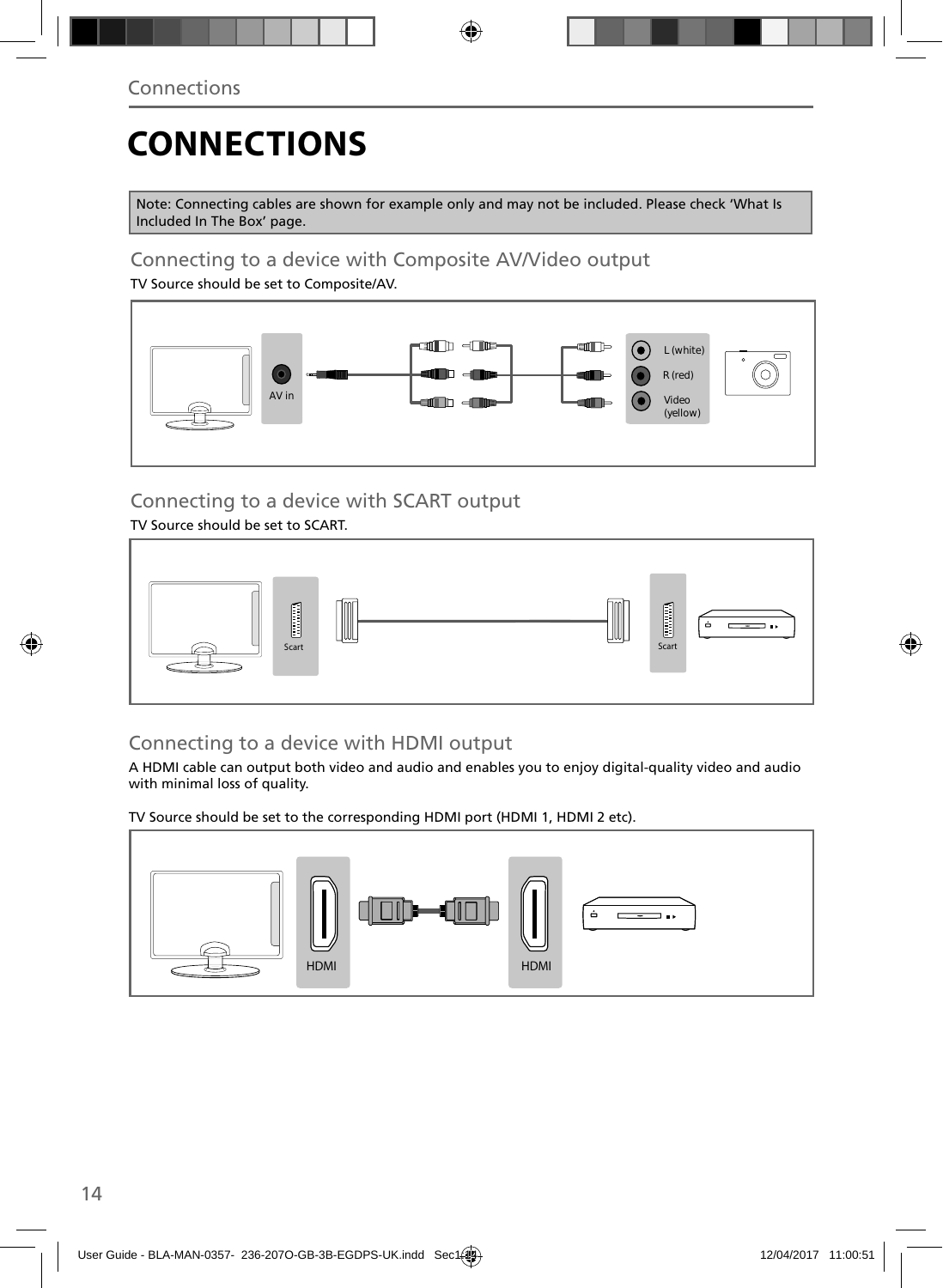## **CONNECTIONS**

### Connecting to a device with Component/YPbPr output

If you are supplied with a cable from the device which has RED, GREEN, BLUE, RED & WHITE connectors you must connect via Component (for picture) and by phono cable (for sound).

TV Source should be set to Component/YPbPr.



### Connecting to an external audio device (Amplifiers, Surround Sound, Sound Bars etc)

When connecting via the TV's 3.5mm Earphone output, this will disable the TV speakers.

There are two options when connecting a device via the 3.5mm Earphone Output and the Digital Optical Audio Output.



## Connecting an Ethernet/Network cable

The Ethernet port is used only for Pay TV services and Freeview HD (Freeview services are only available in the UK). It is not intended to be used for internet/network use.

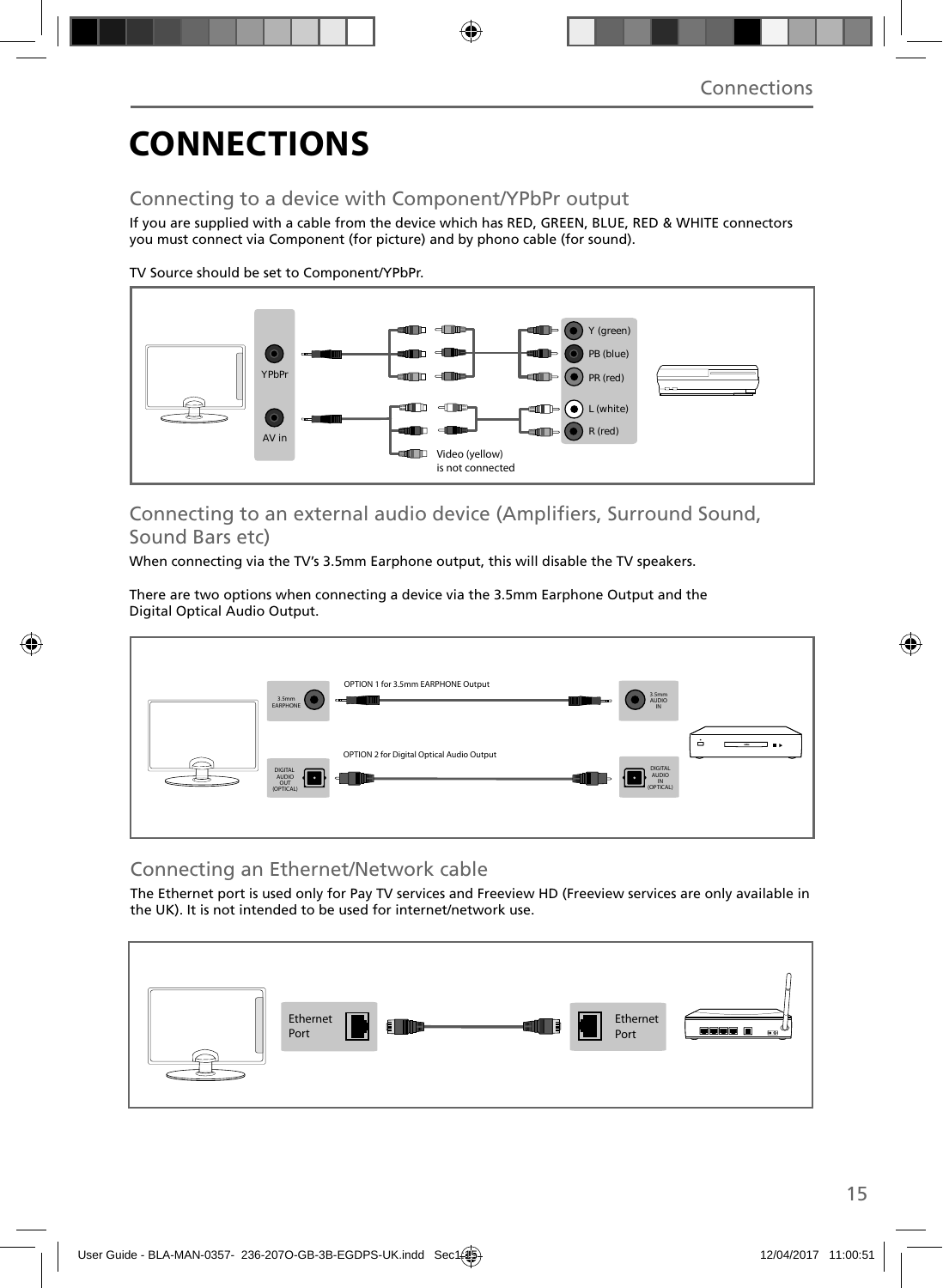## **PICTURE MENU**

|                         | <b>PICTURE</b>                     | LIE-  |
|-------------------------|------------------------------------|-------|
|                         | <b>Picture Mode</b><br>Economy     | Dynam |
|                         | <b>Contrast</b><br>۰               |       |
|                         | <b>Brightness</b><br>an            |       |
|                         | Colour<br>×                        |       |
|                         | Sharpness                          |       |
| $(2)$ Moure<br>DK Tered | <b>CoAdulet</b><br><b>SKY Call</b> |       |



To access this menu, press [MENU] button on the remote control. To select a sub menu press [OK]

If you wish to make changes to any of the default settings, use the scroll  $\Box \Box \blacktriangleright \blacktriangleleft$  buttons. To confirm any settings press [OK] button. To exit this menu at anytime, press [EXIT] button.

| Dynamic  | Recommended settings for fast moving pictures              |
|----------|------------------------------------------------------------|
| Standard | Standard settings                                          |
| Mild     | Set to be lighter in colour and less bright                |
| Personal | Lets you manually alter all the settings                   |
| Economy  | Power saving mode which reduces the energy used by up to   |
|          | 25% (by reducing the power to the LED/LCD panel).          |
|          | In Economy mode, the TV will switch itself to Standby mode |
|          | after 3-5 hours in the event that the TV buttons or remote |
|          | control buttons are not pressed (change the picture mode   |
|          | to another setting to de-activate this function)           |

**Picture Mode** - Choose from the following presets:

You can make the following adjustments in **Personal** mode:

Contrast - Switch the balance between black and white.

Brightness - Increase or decrease the brightness of the picture.

Colour - Increases the colour from black and white.

Tint - Lets you increase or decrease the level of tint within the picture

(only available for NTSC source signal).

Sharpness - Increase or decrease the sharpness of the picture.

**Colour Temperature** Choose from the following presets:

| Normal | Default settings                  |
|--------|-----------------------------------|
| Warm   | Increases red within the picture  |
| Cold   | Increases blue within the picture |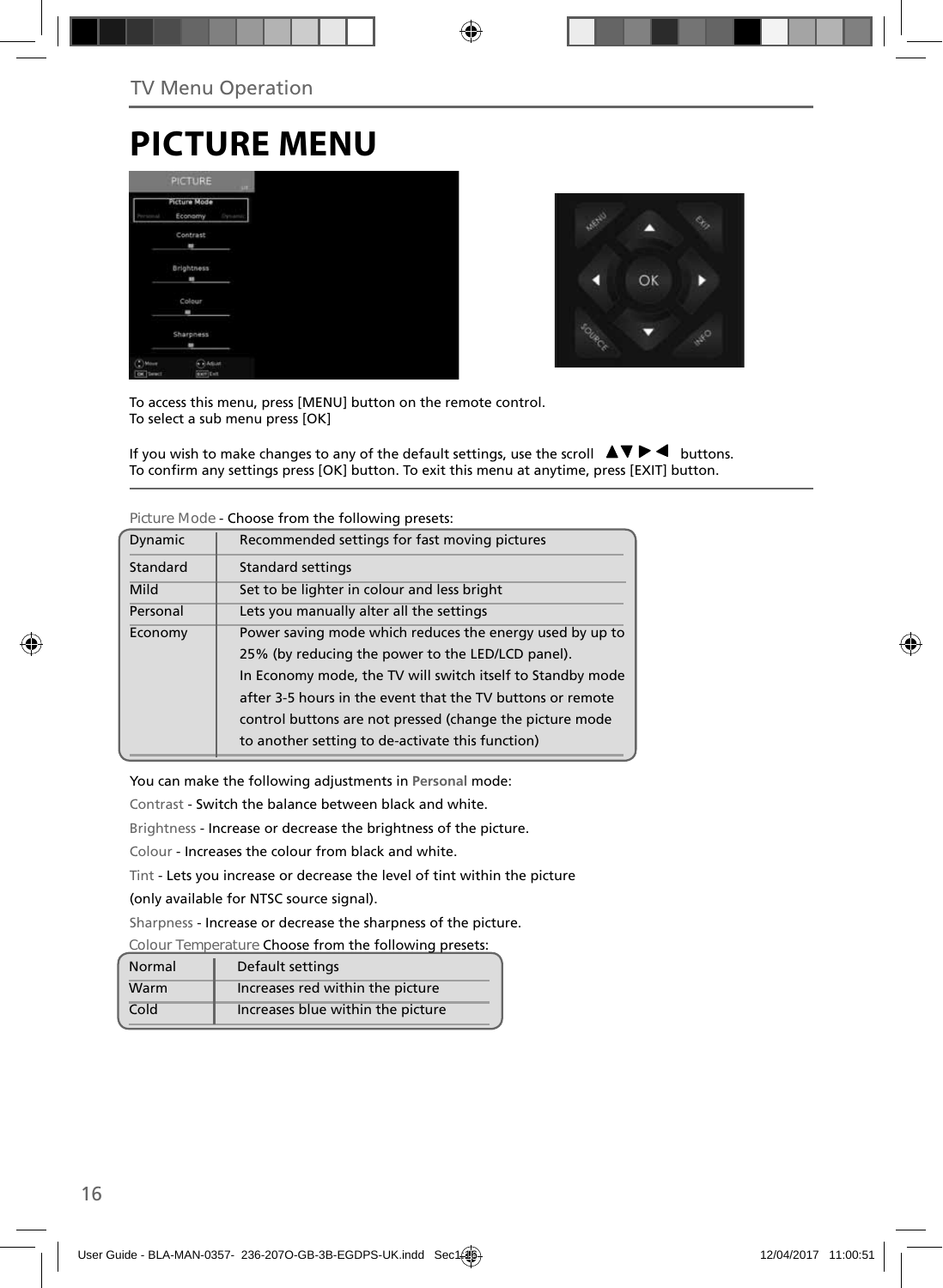## **PICTURE MENU**

|                            | <b>PICTURE</b>                 | <b>SHEET</b> |
|----------------------------|--------------------------------|--------------|
| <b>Printernal</b>          | <b>Picture Mode</b><br>Economy | Dynami       |
|                            | Contrast<br>۰                  |              |
|                            | Brightness<br>m                |              |
|                            | Colour<br>ı                    |              |
|                            | Sharpness                      |              |
| <b>MAGuna</b><br>OK Terect | a Adult<br>tori Call           |              |



#### Aspect Ratio - Within the UK the picture format varies depending on the channel/broadcast. There are a number of different options to best meet your needs

#### Auto

Automatically displays the best picture format so the picture is in the correct position. Black lines may appear at the top/bottom and/or sides.

#### Original

Will display the picture from the broadcaster without any change, only available in HDMI input source.

16:9



Fills the screen with a regular 16:9 signal and 4:3 picture format will be stretched to fill the screen

#### Full Screen



Displays a picture in the full screen mode with out overscan. 16:9 signal will be displayed in original proportion. Other picture format will be stretched to fill the screen.

4:3



Displays the 4:3 picture in its original size. Side bars are shown to fill the 16:9 screen

Noise Reduction - Allows you to turn Noise Reduction ON or OFF.

Active Contrast - Automatically optimises the 'backlight' and 'contrast' of the picture according to the brightness of the screen. Choose one of the following options, ON or OFF.



The picture is the correct proportion but zoomed in to fill the screen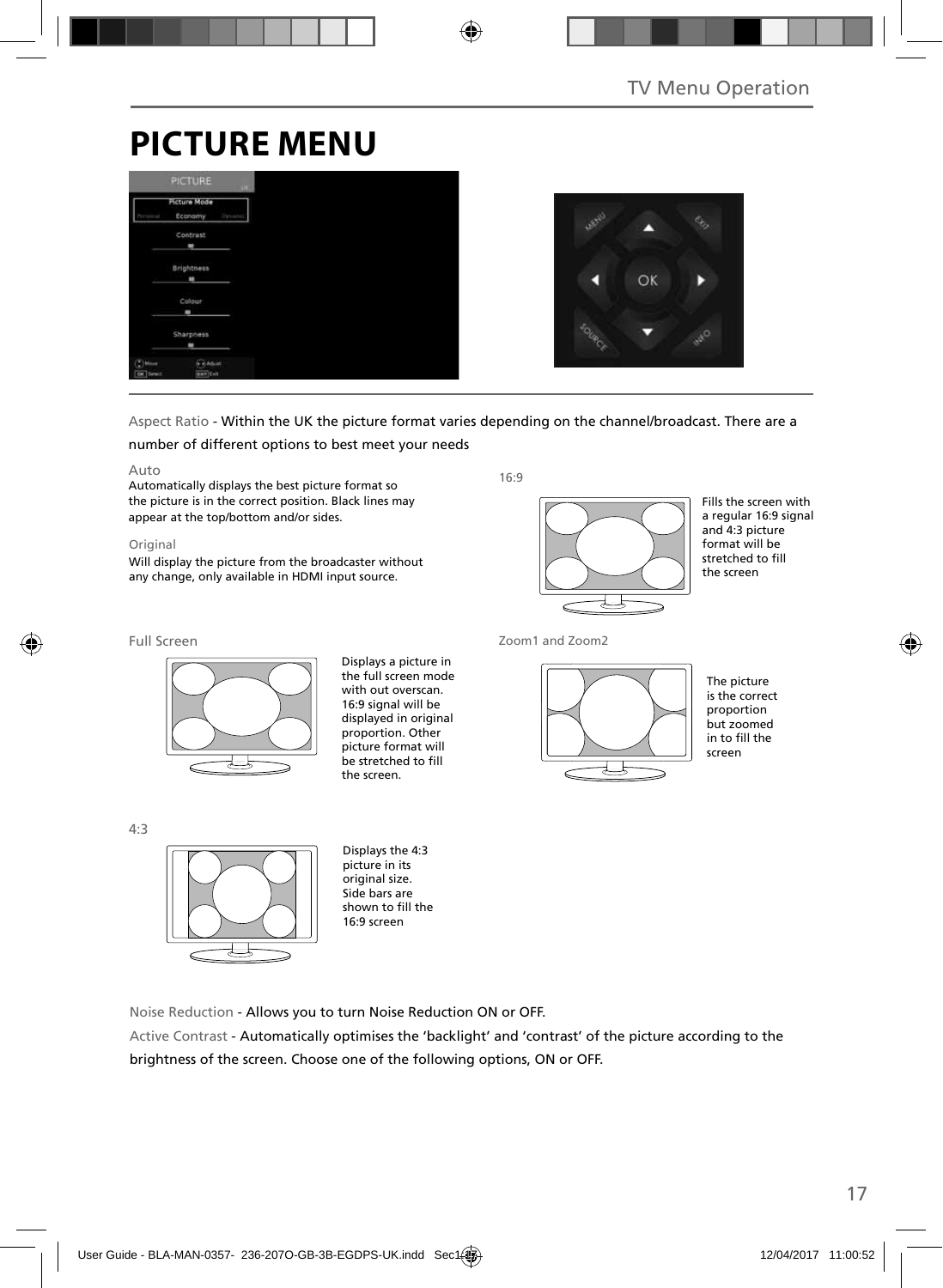## **SOUND MENU**

|                               | <b>SOUND</b>                 |               |
|-------------------------------|------------------------------|---------------|
|                               | Sound Mode<br>Standard       | <b>Margar</b> |
|                               | Treble<br>٠                  |               |
|                               | Bass<br>٠                    |               |
|                               | Balance<br>٠                 |               |
|                               | Auto Volume Level<br>Ξ       |               |
| $(2)$ Hour<br><b>CK</b> Tered | 2.Adjust<br><b>EATT</b> Katt |               |



To access this menu, press [MENU] button on the remote control and scroll right. To select a sub menu press [OK]

If you wish to make changes to any of the default settings, use the scroll  $\blacktriangle V \blacktriangleright \blacktriangleleft$  buttons. To confirm any settings press [OK] button. To exit this menu at anytime, press [EXIT] button.

#### **Sound Mode** - Choose from the following presets

| Standard     | Default settings                        |
|--------------|-----------------------------------------|
| <b>Music</b> | Emphasises music over voices            |
| Movie        | Provides live and full sound for movies |
| Sports       | Emphasises sound for sports             |
| Personal     | Selects your personal sound settings    |

Treble - To adjust the amount of high frequency within the sound.

Bass - To adjust the amount of low frequency within the sound.

Balance - To switch the sound between the left and right speakers.

Auto Volume Level (AVL) - When 'on' is selected, the volume will attempt to stay at a constant level

#### regardless of TV programme and advertisements.

DTS TruSurround - Choose from the following options:

| Off                | Off                                                                                |
|--------------------|------------------------------------------------------------------------------------|
| <b>TruSurround</b> | TruSurround™ creates an immersive, feature-rich surround sound experience          |
|                    | from two speakers, complete with rich bass, high frequency detail and clear dialog |



For DTS patents, see http://patents.dts.com. Manufactured under license from DTS Licensing Limited. DTS, the Symbol, & DTS and the Symbol together are registered trademarks, and DTS TruSurround is a trademark of DTS, Inc. © DTS, TruSurround Inc. All Rights Reserved.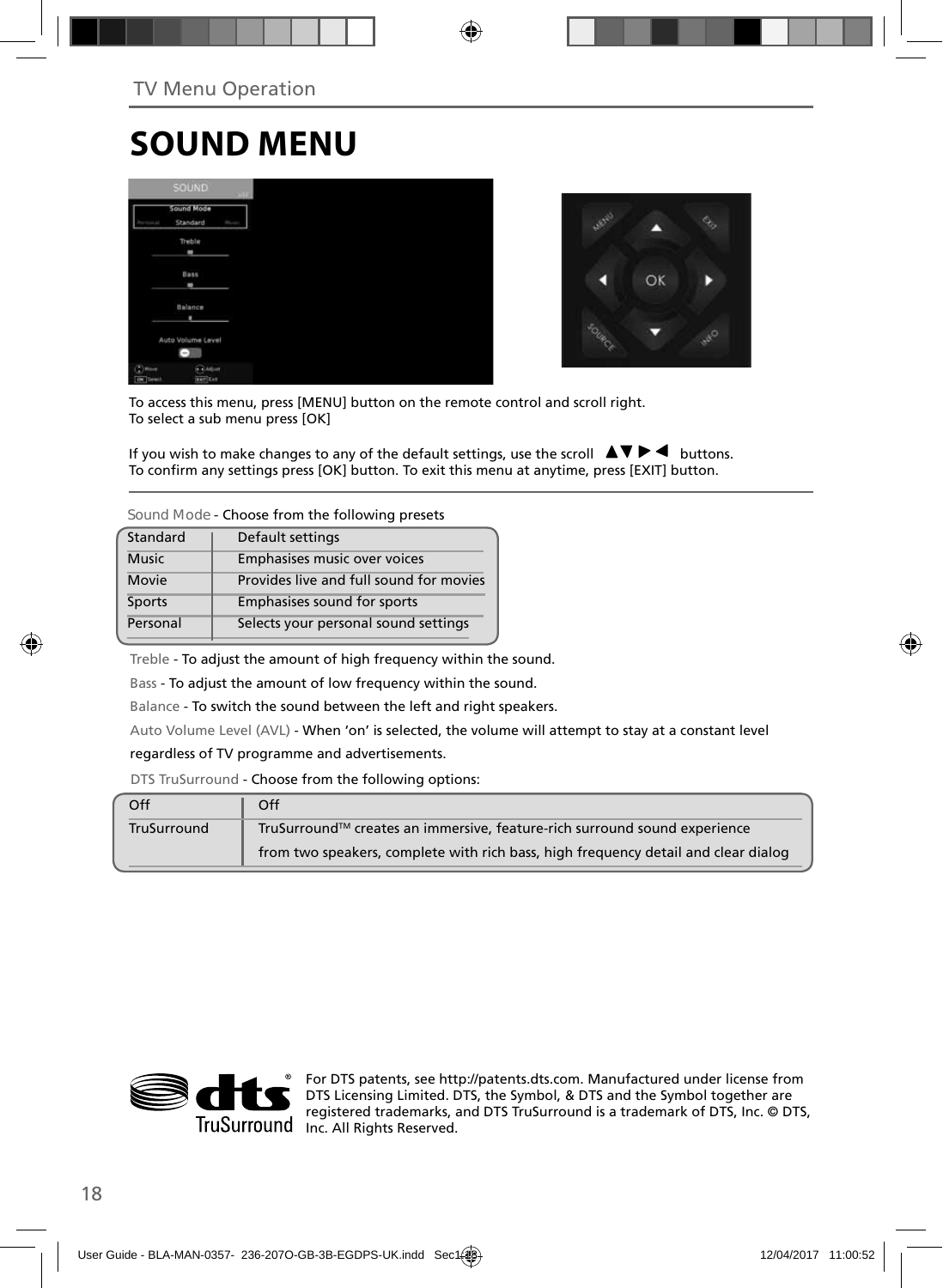## **SOUND MENU**





To access this menu, press [MENU] button on the remote control and scroll right. To select a sub menu press [OK]

If you wish to make changes to any of the default settings, use the scroll  $\Delta \nabla \blacktriangleright$  buttons. To confirm any settings press [OK] button. To exit this menu at anytime, press [EXIT] button.

| Off        | To turn off Digital Output                                                         |
|------------|------------------------------------------------------------------------------------|
| Auto       | Selects the best settings automatically                                            |
| <b>PCM</b> | Select this option if you are connecting to a Stereo Hi-fi via digital audio cable |
|            | (Pulse-code modulation (PCM) is a digital representation of an analogue signal)    |

Digital Output - This is the digital audio output. Choose from the following options:

Audio Description - This allows the user to increase and decrease the AD (Audio Description) volume level. (Audio Description is a service available on certain programmes. It provides a description of what is happening during the selected programme for a person who is visually impaired).

AD Volume - This allows the user to increase and decrease the AD (Audio Description) volume level.

Audio Delay - Enables the user to adjust setting to sync picture and audio.

SPDIF Delay - Enables the user to adjust sound setting to sync picture and audio for external speakers connected via digital audio output.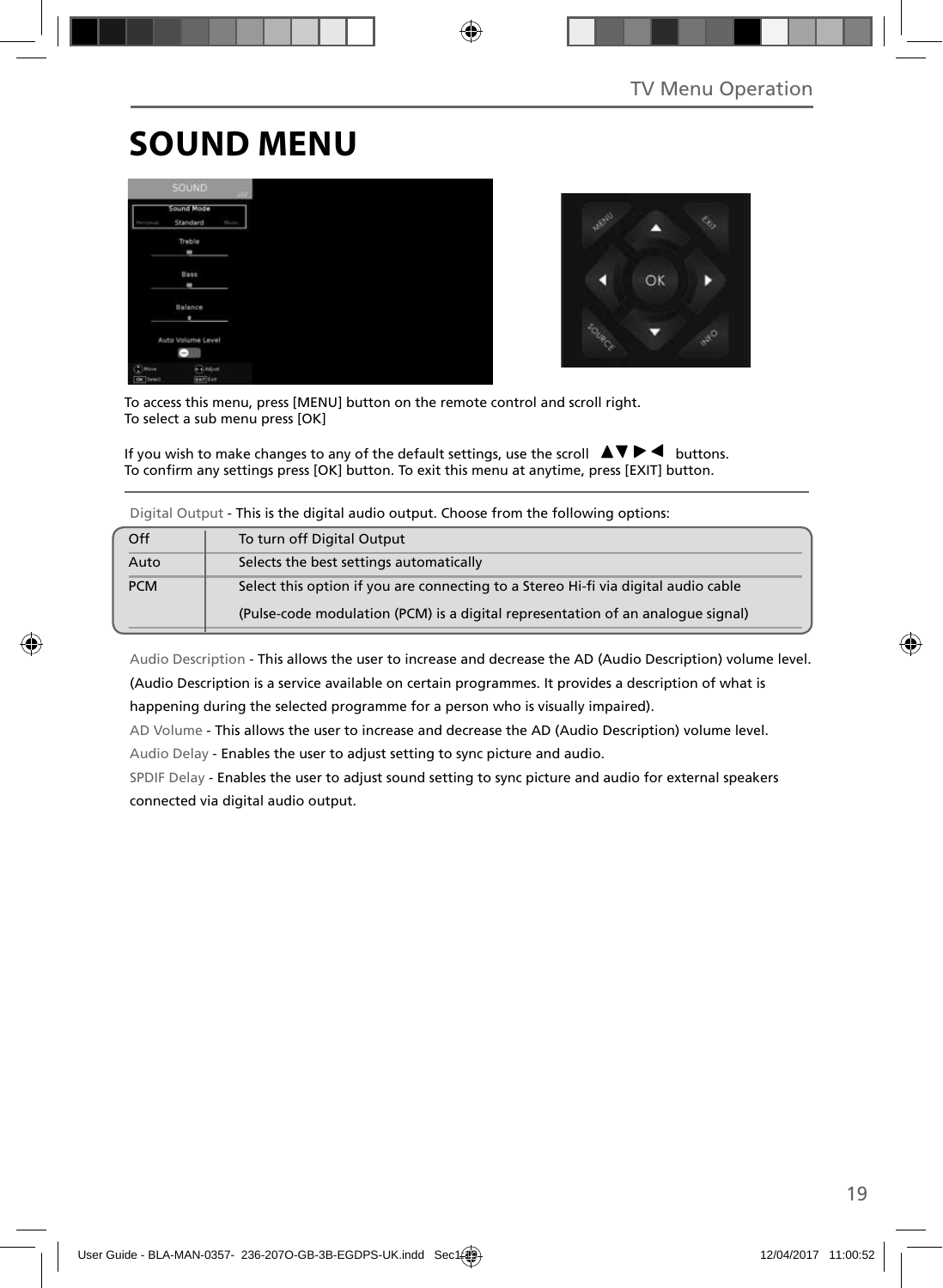## **CHANNEL MENU**





To access this menu, press [MENU] button on the remote control and scroll right. To select a sub menu press [OK]

If you wish to make changes to any of the default settings, use the scroll  $\blacktriangle \blacktriangledown \blacktriangleright \blacktriangleleft$  buttons. To confirm any settings press [OK] button. To exit this menu at anytime, press [EXIT] button.

Auto Tuning - Allows you to retune the television for all digital channels, digital radio stations and analogue devices.

Analogue Manual Tuning - Allows you to manually tune your analogue signal.

Freeview Manual Tuning - Allows you to manually tune your digital signal.

Channel Edit - Allows you to delete, move, skip and favourite channels.



Important: To receive Freeview channels, in particular Freeview HD channels, you will need a Digital TV aerial and be in a good Freeview coverage area. You can check coverage for your postcode at www.freeview.co.uk

Please note that any Freeview HD channels found during tuning will be placed in channel positions above 100. For example, 101 (BBC1 HD) 102 (BBC2 HD) etc.

Signal Information - Allows you to view signal frequency, signal quality and signal strength.

CI Information - Pay per view services require a "smartcard" to be inserted into the TV. If you subscribe to a pay per view service the provider will issue you with a 'CAM' and a "smartcard". The CAM can then be inserted into the COMMON INTERFACE PORT (CI Card In).

Schedule List - Lists your programme reminders.

Software Update (OAD) - Switch on/off OAD updates.

Tip: If you do not press any buttons for 30 seconds, the menu will automatically exit. You can change the length of time before the menu exits automatically - see 'OSD Timer' in the Time Menu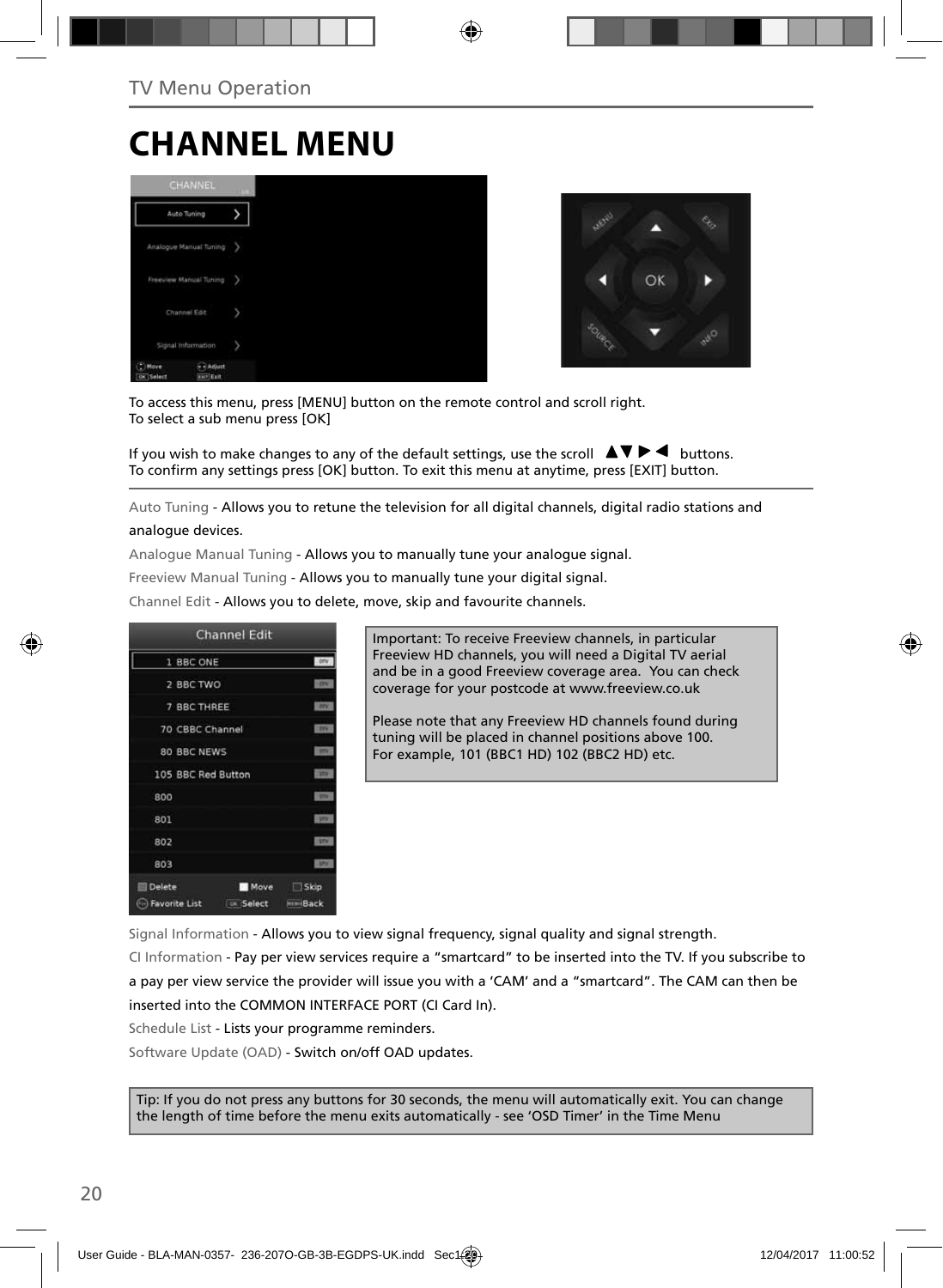# **LOCK MENU**





To access this menu, press [MENU] button on the remote control and scroll right. To select a sub menu press [OK]

If you wish to make changes to any of the default settings, use the scroll  $\blacktriangle \blacktriangledown \blacktriangleright \blacktriangleleft$  buttons. To confirm any settings press [OK] button. To exit this menu at anytime, press [EXIT] button.

System/Hotel Lock - Allows you to lock or unlock the menu. You will be asked to enter a 4 digit password

Use the **◄** button to quit the password input or use the **►** button to clear. Default password is 0000.

Change Password - Allows you to change the password.

Channel Lock - Allows you to lock certain channels manually.

Parental Guidance - Allows you to set the rating to block certain content based on age information.

TV Button Lock - Allows you to lock the buttons on the side of the TV set.

Default Source - Allows the user to set the default source. The default source is the source the TV starts on when first switched on.

Default Channel - Allows the user to set a channel as the default channel on the Digital source. The default channel is the channel the TV starts on when first switched on.

Max Volume - Allows you to adjust and set the maximum volume.

Source Lock - Allows you to lock the source menu.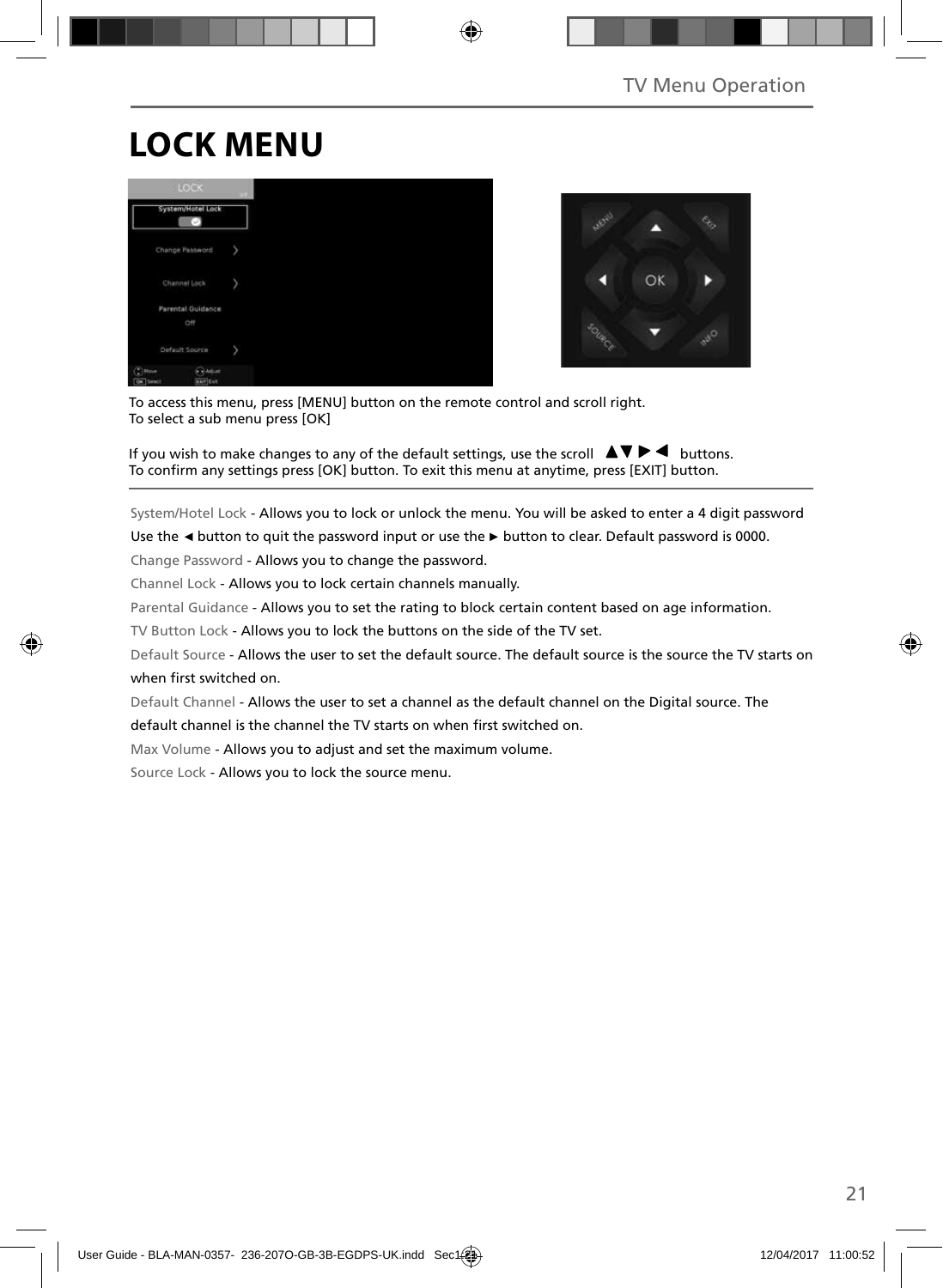## **TIME MENU**

|                                           | TIME              | $-101$ |
|-------------------------------------------|-------------------|--------|
| CFT                                       | Auto Sync<br>On   | ų      |
|                                           |                   |        |
| Clock                                     | 00:07             |        |
|                                           | Off Time          | y      |
|                                           | On Time           | y      |
|                                           | Sleep Timer       |        |
|                                           | Off               |        |
| $^{\prime\prime}$ Have<br><b>DK</b> Tweet | Adium<br>Earl Cut |        |



To access this menu, press [MENU] button on the remote control and scroll right. To select a sub menu press [OK]

If you wish to make changes to any of the default settings, use the scroll  $\blacktriangle \blacktriangledown \blacktriangleright \blacktriangleleft$  buttons. To confirm any settings press [OK] button. To exit this menu at anytime, press [EXIT] button.

Auto Sync - Automatically syncs time and date.

Clock - Shows the date and time.

Off Time - Allows you to set a specific time for your TV to turn off.

On Time - Allows you to set a specific time for your TV to turn on, the channel it will then display, the

source it will be on and also the volume. This function can then be toggled to repeat every day or a certain day.

Sleep Timer - Lets you set the sleep timer so the television automatically switches off after a set amount of

time. Off -> 10min -> 20min -> 30min -> 60min -> 90min -> 120min -> 180min -> 240min.

OSD Timer - Lets you adjust the amount of time the On Screen Menu stays on the screen before

#### disappearing.

Auto standby - Set Auto standby between OFF, 3 hours, 4 hours and 5 hours.

Time Zone - Change your current time zone.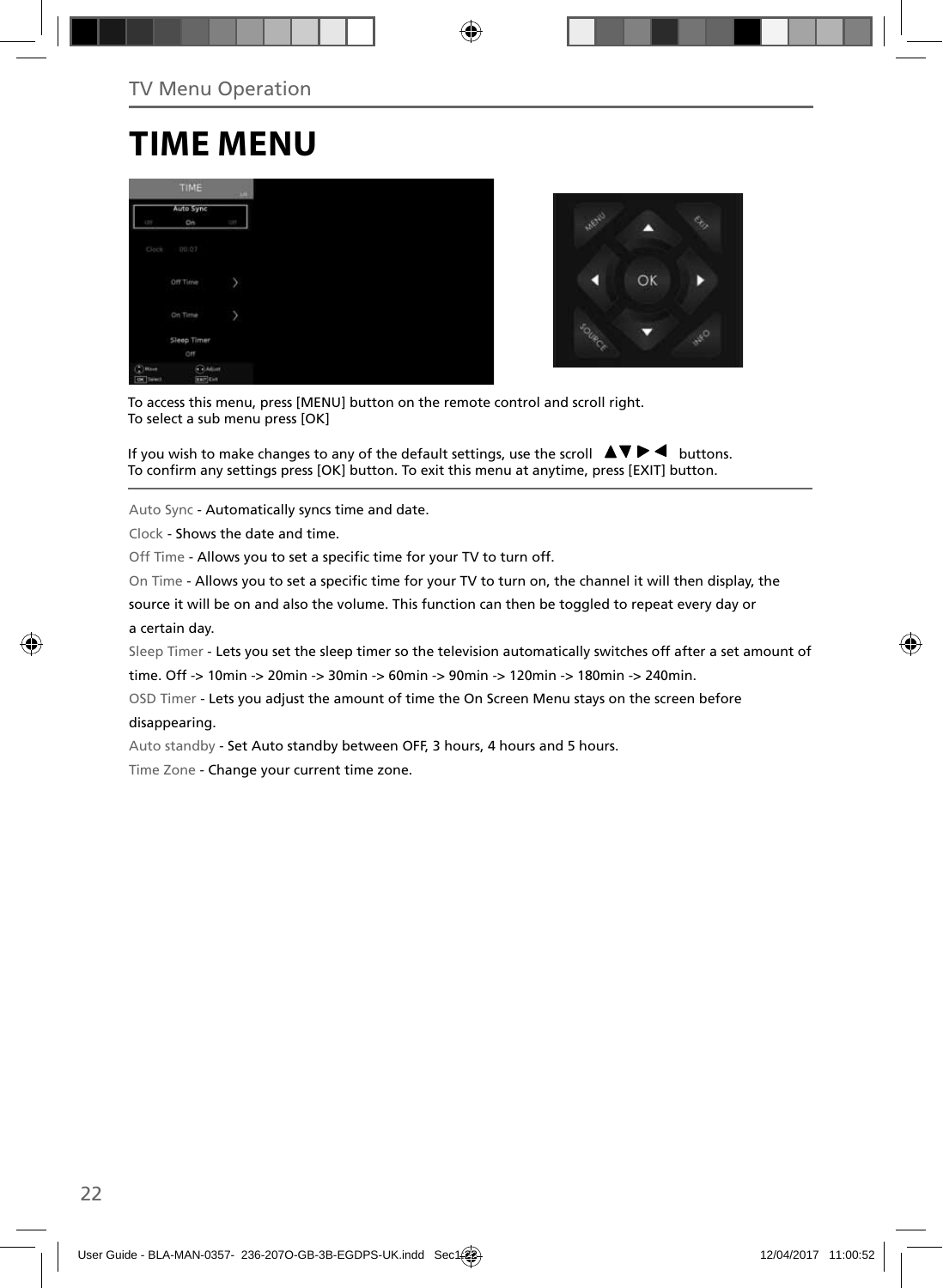## **SETTINGS MENU**





To access this menu, press [MENU] button on the remote control and scroll right. To select a sub menu press [OK]

If you wish to make changes to any of the default settings, use the scroll  $\Delta \nabla \blacktriangleright$  buttons. To confirm any settings press [OK] button. To exit this menu at anytime, press [EXIT] button.

Language - Allows you to change the language of the menu.

Audio Language 1 - Set the primary audio language.

Audio Language 2 - Set the secondary audio language.

Subtitle Language 1 - Set the primary subtitle language.

Subtitle Language 2 - Set the sceondary subtitle language.

Hearing Impaired - This allows the user to turn on the Hearing Impaired function, this produces subtitles

on the screen which provide a description of what is happening during the selected program.

Blue Screen - Changes the background when there is no input between clear and a blue background (Only available on some sources).

First Time Installation - Allows you to access the First Time Installation menu and retune the TV set. Reset TV - This resets the menus to factory settings and clears all the TV channels from the television. Software Update (USB) - From time to time we may release new firmware to improve the operation of the television (available to download). This menu lets you install the new software/firmware onto the television. Further details of how to do this will be issued with the firmware. Contact the helpline or refer to the 'product support' section of the website.

HDMI CEC (Consumer Electronic Control) - Allows HDMI devices to control each other and allows the user to operate multiple devices with one remote control. (only available with compatible devices). Network Configuration - Allows you to manually set your network settings on the TV (for more information please see 'Network Configuration' page.

LED Status - Allows the user to switch the LED power indicator light ON or OFF when the TV is being operated. (When this option is set to OFF the LED power indicator light will flash when the remote control is used and will flash red during the normal start up process).

Version info - Allows you to view the version/information of the software installed on the TV set.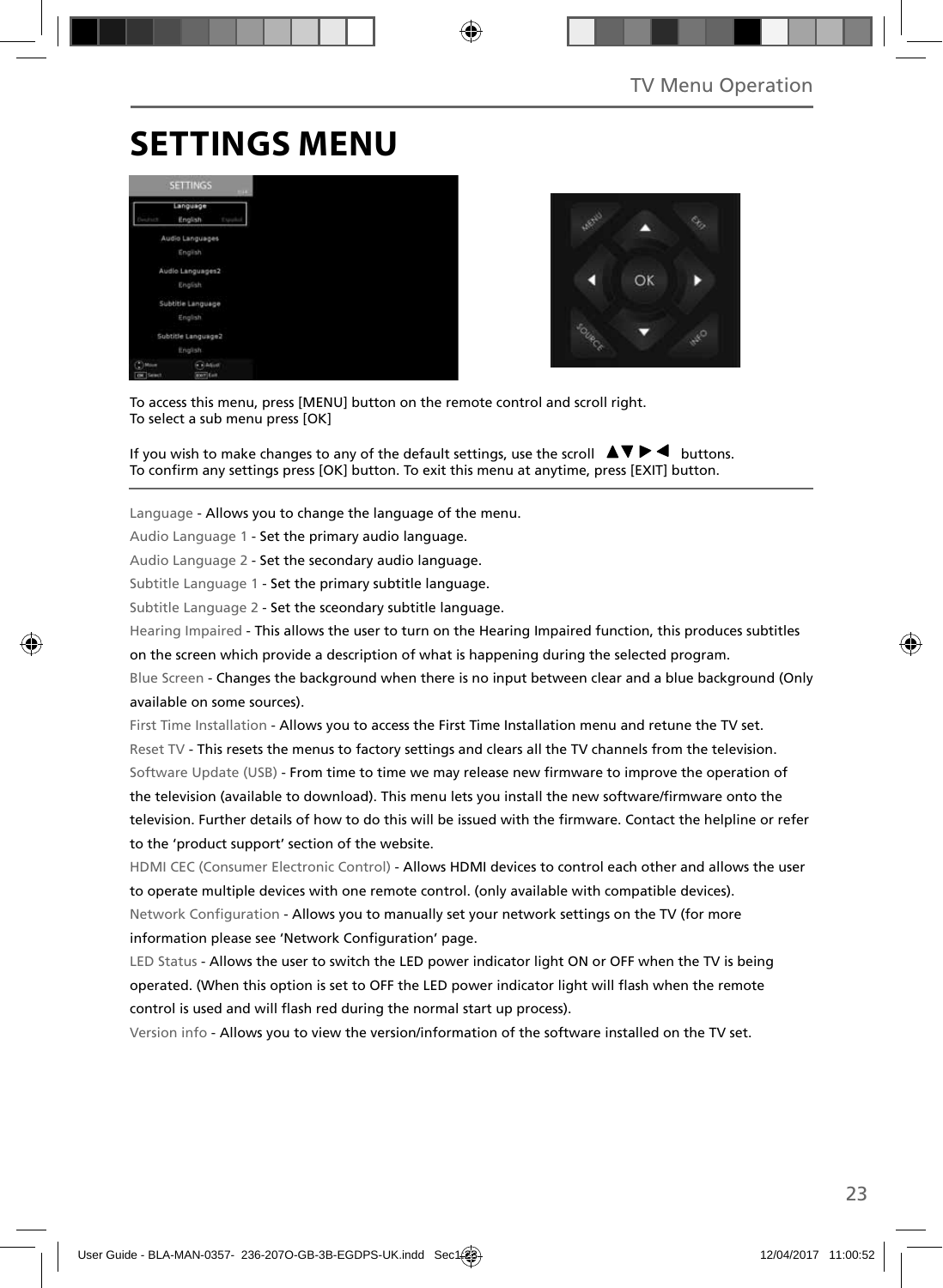## **NETWORK CONFIGURATION**



For the network configuration to work the TV will need to be connected to your home network via an ethernet cable, with these requirements in place the TV will connect to the network automatically.

IP Config - Allows you to access LAN network connection settings. Choose from the following options:

| Will automatically connect the TV to your home network (this is the default setting<br>Auto |                                                                             |  |  |  |  |
|---------------------------------------------------------------------------------------------|-----------------------------------------------------------------------------|--|--|--|--|
|                                                                                             | and is highly recommended)                                                  |  |  |  |  |
| Manual                                                                                      | Allows you to manually change the IP, Netmask, Gateway and DNS information. |  |  |  |  |
|                                                                                             |                                                                             |  |  |  |  |

Network Info - Allows you to view Information about network settings.

Network Test - Allows you to test the network connection.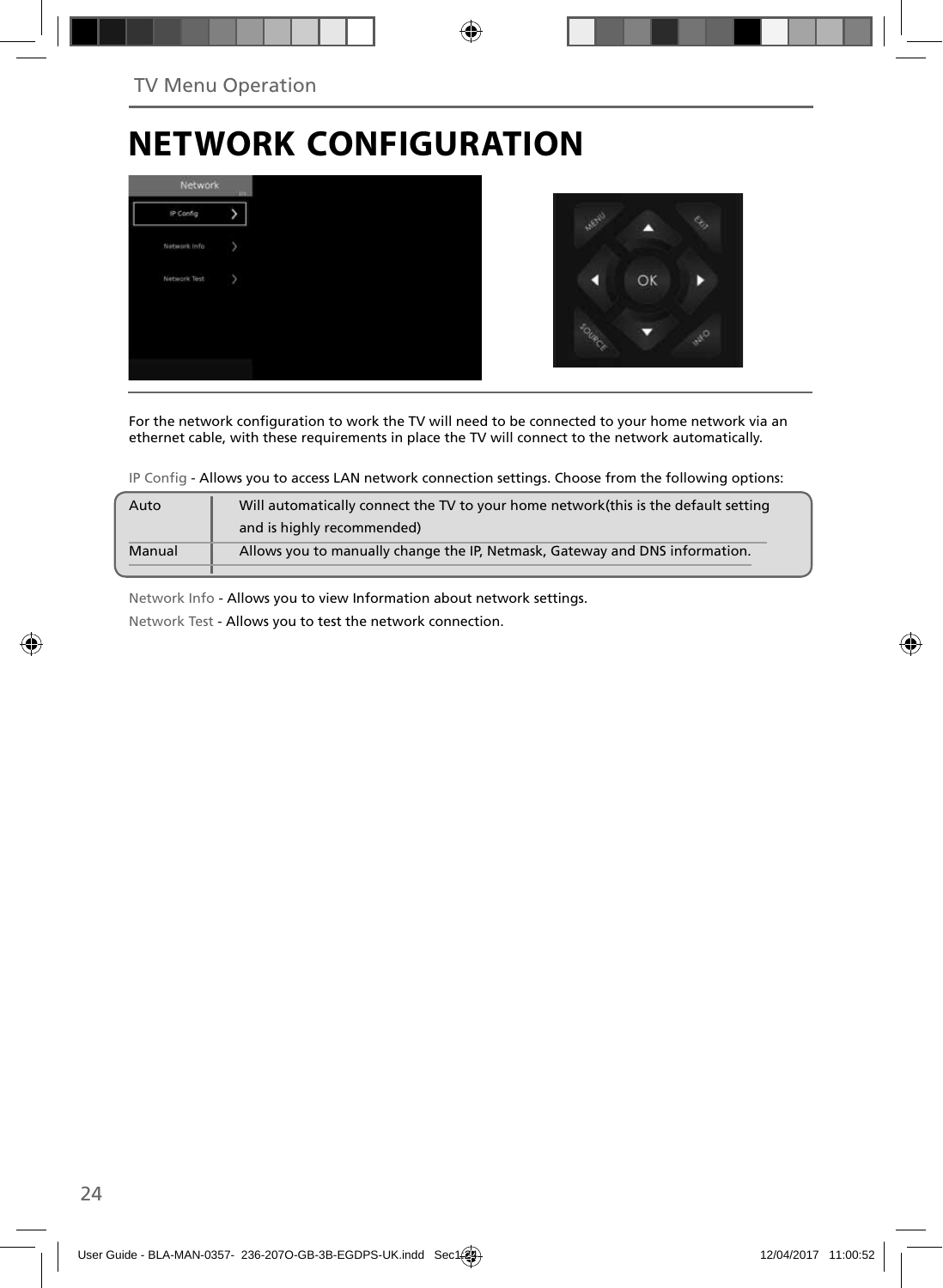## **7 DAY TV GUIDE**

TV Guide is available in Freeview TV mode. It provides information about forthcoming programmes (where supported by the Freeview channel). You can view the start and end time of all programmes and on all channels for the next 7 days and set reminders.

1) Press [TV GUIDE]. The following 7 Day TV Guide will appear:

| 10:52 AM<br>09.05.2016<br>1 BBC ONE Oxford |                  |                                                           |       |                          |         |                                   |  |                 |                       |                     |                        |       |                             |
|--------------------------------------------|------------------|-----------------------------------------------------------|-------|--------------------------|---------|-----------------------------------|--|-----------------|-----------------------|---------------------|------------------------|-------|-----------------------------|
|                                            |                  |                                                           |       |                          |         |                                   |  |                 | PROGRAMME GUIDE       |                     |                        |       |                             |
|                                            |                  | <b>Now</b>                                                | 11:00 |                          | 11:30   |                                   |  | 12:00           |                       | 12:30               |                        | 13:00 |                             |
| П                                          | BBC ONE Ox       | Homes Under                                               |       |                          |         | Neighbourhood Blues Oxford Street |  |                 |                       | <b>Bargain Hunt</b> |                        |       | BBC News at                 |
| $\overline{z}$                             | <b>BBC TWO</b>   | Victoria                                                  |       | <b>BBC Newsroom Live</b> |         |                                   |  |                 | <b>Daily Politics</b> |                     |                        |       | Coast Athle                 |
| 3                                          | IN               |                                                           |       | <b>This Morning</b>      |         |                                   |  |                 |                       |                     | Loose Women            |       |                             |
| 4                                          | Channel 4        | Ramsay's Kitchen Nightmares  Four in a Bed  Four in a Bed |       |                          |         |                                   |  |                 |                       |                     |                        |       | Four in a Bed Four in a Bed |
| 5                                          | Channel 5        | The Wright Stuff                                          |       |                          |         | <b>GPs: Behind Closed Doors</b>   |  | <b>Contract</b> |                       |                     | <b>Cowboy Builders</b> |       | Home                        |
| 6                                          | ITV <sub>2</sub> | <b>Royal Pains</b>                                        |       |                          |         | <b>Dinner Date</b>                |  |                 | Emmerdale             |                     |                        |       | Coronation  Coron           |
| 7                                          | That's Oxfor     | <b>Talk Oxford</b><br>Oxfordshire News Now                |       |                          |         |                                   |  |                 |                       |                     |                        |       |                             |
| 9                                          | <b>BBC FOUR</b>  | This Is BBC Four                                          |       |                          |         |                                   |  |                 |                       |                     |                        |       |                             |
|                                            | <b>NO Info</b>   |                                                           |       |                          | reeview |                                   |  |                 | Remind                |                     | Prev Day               |       | Next Day                    |

2) Navigate through the menu using  $\blacktriangle \blacktriangledown \blacktriangleright \blacktriangleleft$ .

You can now:

Record a programme by pressing RED (USB device must be connected) Set a reminder by pressing GREEN View a previous day by pressing YELLOW View the next day by pressing BLUE View further information about the programme by pressing INFO

3) Press [EXIT] to exit the 7 day TV Guide

### Channel List

To view the channel list, please ensure that the TV is set to either the analogue or digital source and no menus or TV notifications are displayed.



1) Press [OK] on the remote control and the channel list menu will appear.

2) Scroll through the channel list by using  $\blacktriangle \blacktriangledown$  buttons then press [OK] to view the channel that is currently highlighted.

3) Scroll through different types of channels such as Freeview/ALL/ Digital TV/Radio/data and HD channels by using  $\blacklozenge \blacktriangleright$  buttons.

4) Press [EXIT] to exit the channel list.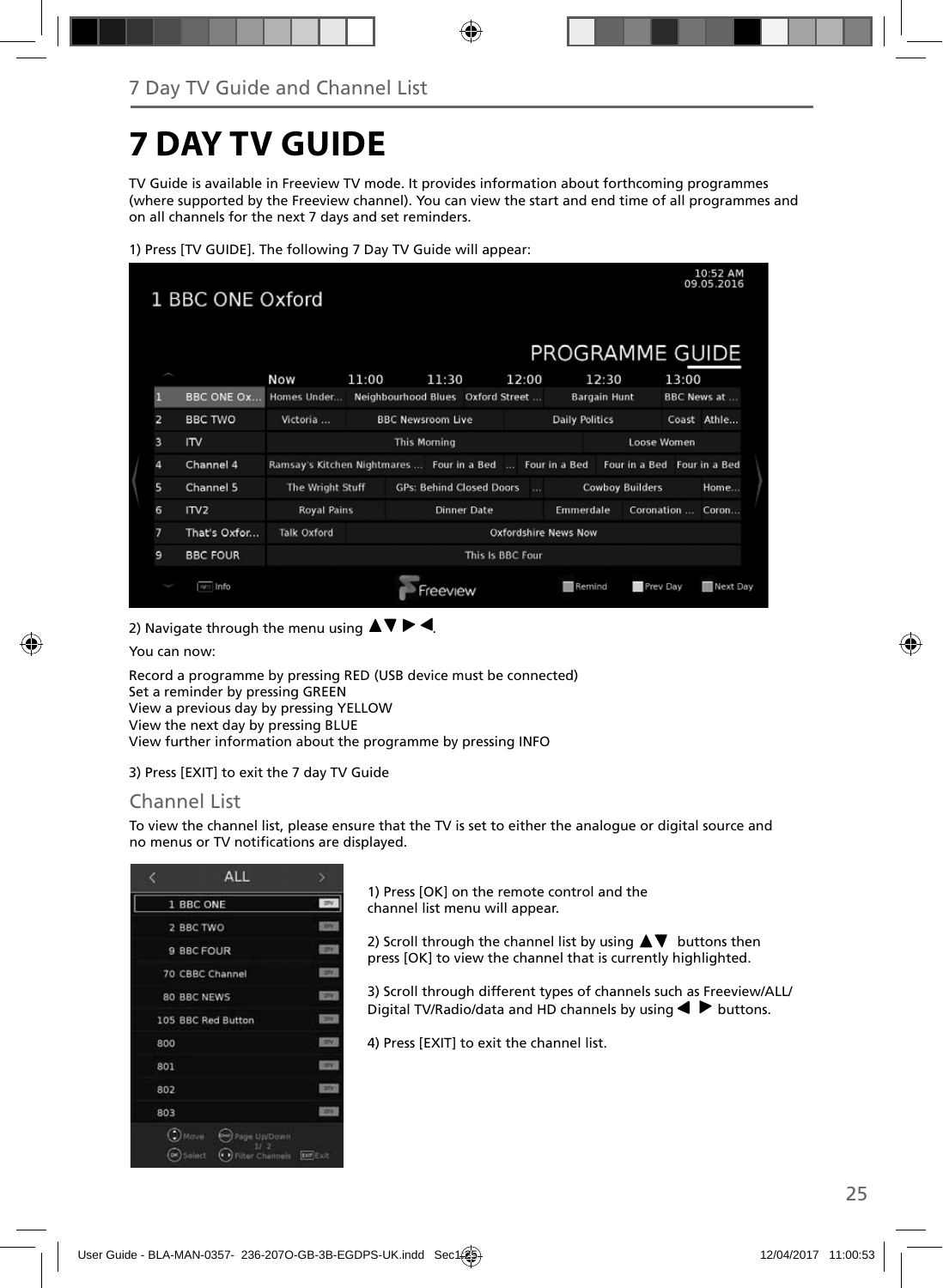## **USB MODE/MEDIA PLAYER**

USB mode offers playback of various different types of content that you have saved on your USB Memory Stick.

On switching to USB source the below menu screen will appear. The content will be divided into Photo, Music. Movie and Text based on file type.



1) You can navigate through the menus using the scroll  $\Delta \nabla \triangleright \blacktriangleleft$  buttons. To confirm the item you wish to play/view press [OK] button.



2) Select the drive you require. (If your drive only has 1 partition you will only see 1 item).



3) You can now access the item. Press OK to view. 4) While viewing, you can control the item by



using the remote control buttons (below) or by pressing ( i ) and using  $\triangle \blacktriangledown \blacktriangleright \blacktriangleleft$  and (OK)



**Tip:** If you experience a playback issue, please ensure the files being used are the correct format (example - the picture plays but no sound) See technical specification page for compatible file types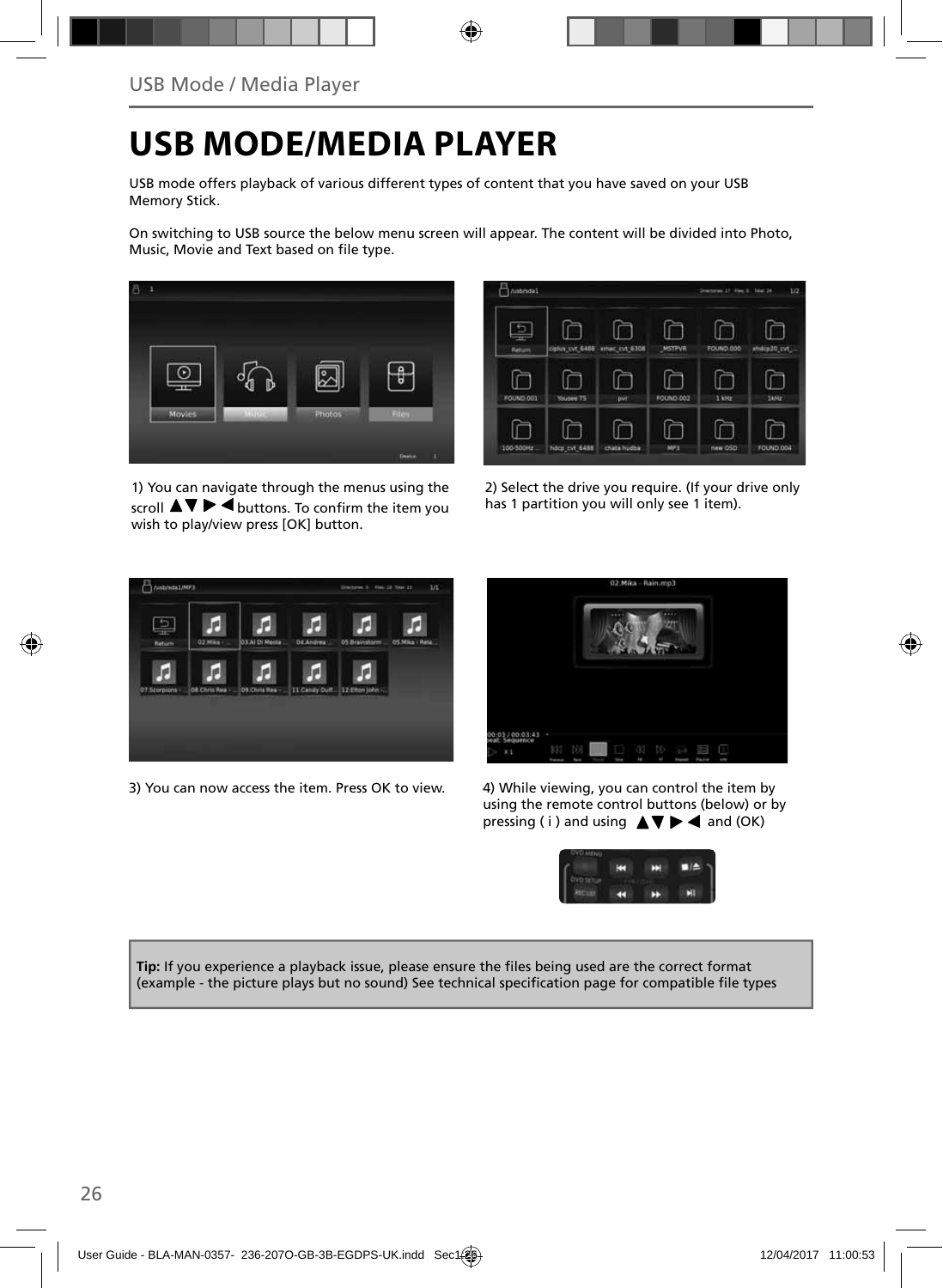## **USB RECORD - FREEVIEW/SOARVIEW MODE**

USB RECORD – FREEVIEW/SAORVIEW MODE

Built into this television is a USB record facility. This function is available in Freeview/Soarview mode when used in conjunction with a compatible USB memory stick or USB hard drive. The benefits of this are as follows:

- Pause live TV and then playback, fast forward and rewind (up to live TV)
- One button record, if you decide you want to record the current programme
- Easy programmable recording from the 7 day TV Guide

Due to the nature of the product, it is necessary to use a high speed USB memory stick (as the TV reads from and writes to the memory stick at the same time, some memory sticks may not be suitable).

You can purchase high speed memory sticks from some computer stores, alternatively, we have a selection of tested and compatible memory sticks available to purchase directly from the helpline/web site.

Recommended Minimum Specification - USB Memory Stick

| <b>Read Speed</b>  | 20 Mb/s (MegaBit Per Second) |
|--------------------|------------------------------|
| <b>Write Speed</b> | 6 Mb/s (MegaBit Per Second)  |

**If you wish to use a USB portable hard drive larger than 32GB, please refer to the FAQ section at the rear of this user guide.**

### Pause Live TV (Time Shift)

Pausing Live TV is very simple.



 $-$  Press the play/pause button and the television will pause and the live content will be recorded. To resume watching press play/pause again.

 $\left(\bullet\right)$  - Press fast forward to go forward in a recording (i.e. to skip adverts).

 $\bigcirc$  - Press fast rewind to go back in a recording (i.e. if you fast forwarded too far).

Tip: When you switch the TV to standby or change channel the Time Shift memory is wiped. To restart time shift you must press play/pause button.

### One Button Record

At any point in time you may decide to record the current programme that you are watching. To do this you need to press the red button highlighted below.



### Playback files from Record list

To playback recorded files you will be required to have the TV set to the Freeview/Saorview source mode. Once set to the correct source, access the recorded list by pressing the REC LIST (Recorded List) button on the remote control, the recorded list should now appear on the screen, press OK on the chosen file to start.



Tip: This television contains one TV tuner, therefore it can only record the channel you are watching or record one channel while the television is in standby mode.

Note: USB record function is only available in Digital/Freeview TV mode. Due to copyright laws and illegal copying/recording it is not possible to record to/from any other input/output source.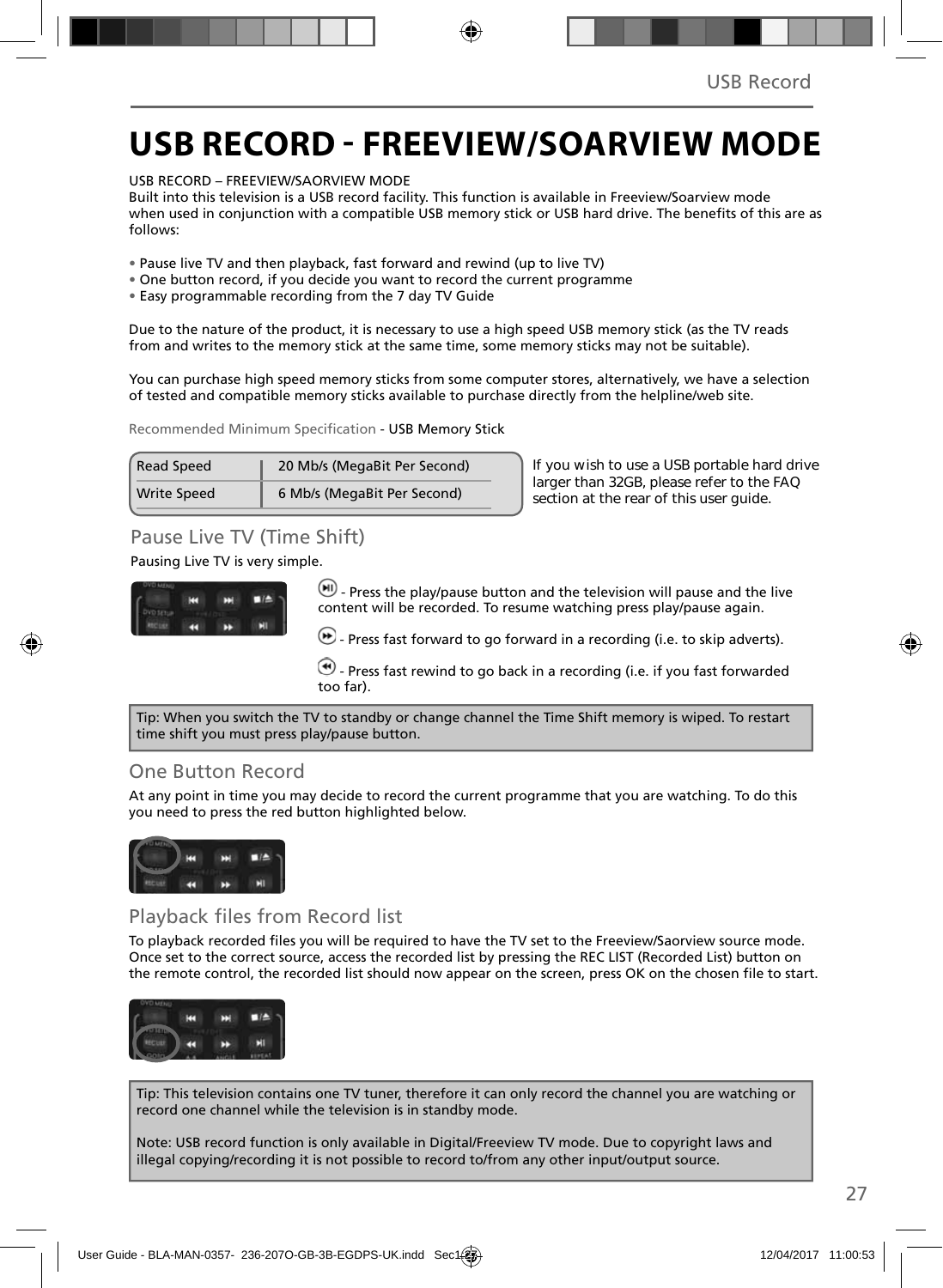## **DVD SETUP**

**(Applies to models with built in DVD player)**





To enter this menu please ensure the TV is in DVD source & press [DVD SETUP]

If you wish to make changes to any of the default settings, use the scroll  $\blacktriangle$   $\blacktriangledown$   $\blacktriangleright$   $\blacktriangleleft$  buttons. To confirm any settings press [OK] button. To exit this menu at anytime, press [DVD SETUP] button.

**TV Display** - Choose from the following options

| $4:3$ Pan scan | PS Traditional picture format, often used on old film        |
|----------------|--------------------------------------------------------------|
| 4:3 Letter box | LB Traditional picture which has been adapted for widescreen |
| Wide           | 16:9 Widescreen picture format                               |

**Speaker Setup** - Choose from the following options

| LT/RT  | Converts from multi-channel sound to mono   |
|--------|---------------------------------------------|
| Stereo | Converts from multi-channel sound to stereo |

**Dual Mono** - Choose from the following options

| Stereo   | Outputs 2 channels of sound both left and right                  |  |  |  |
|----------|------------------------------------------------------------------|--|--|--|
| Mono L   | Outputs left side sound                                          |  |  |  |
| Mono R   | Outputs right side sound                                         |  |  |  |
| Mix Mono | Outputs a single channel of sound but mix between right and left |  |  |  |

**Dynamic Range** - This is the difference between the quietest and loudest sounds. This setting works only with DVD discs recorded in Dolby digital.

| <b>Full</b> | Set this to listen with the range recorded on the disc                              |
|-------------|-------------------------------------------------------------------------------------|
| 3/4         | Set this to listen with a range equivalent to a normal television                   |
| 1/2         | Set this to listen with a smaller difference between the maximum and minimum volume |
| 1/4         | Set this to listen with a smaller difference between the maximum and minimum volume |
| Off         | Set dynamic range to off                                                            |

**TV Type** - Choose from the following options

| PAL         | For discs from UK/Europe, Asia, Australia etc |
|-------------|-----------------------------------------------|
| Multi       | For both NTSC and PAL                         |
| <b>NTSC</b> | For discs from North America, Japan etc       |
|             |                                               |

**Default** - Choose from the following options

Reset Resets all options in the 'DVD setup' menu back to the default settings

Tip: This TV/DVD player is pre-set to play Region 2 DVDs. In the event you wish to use the TV/DVD in another country that uses different region discs, please visit www.umc-uk.co.uk. Select 'Product Support', 'Changing Region'.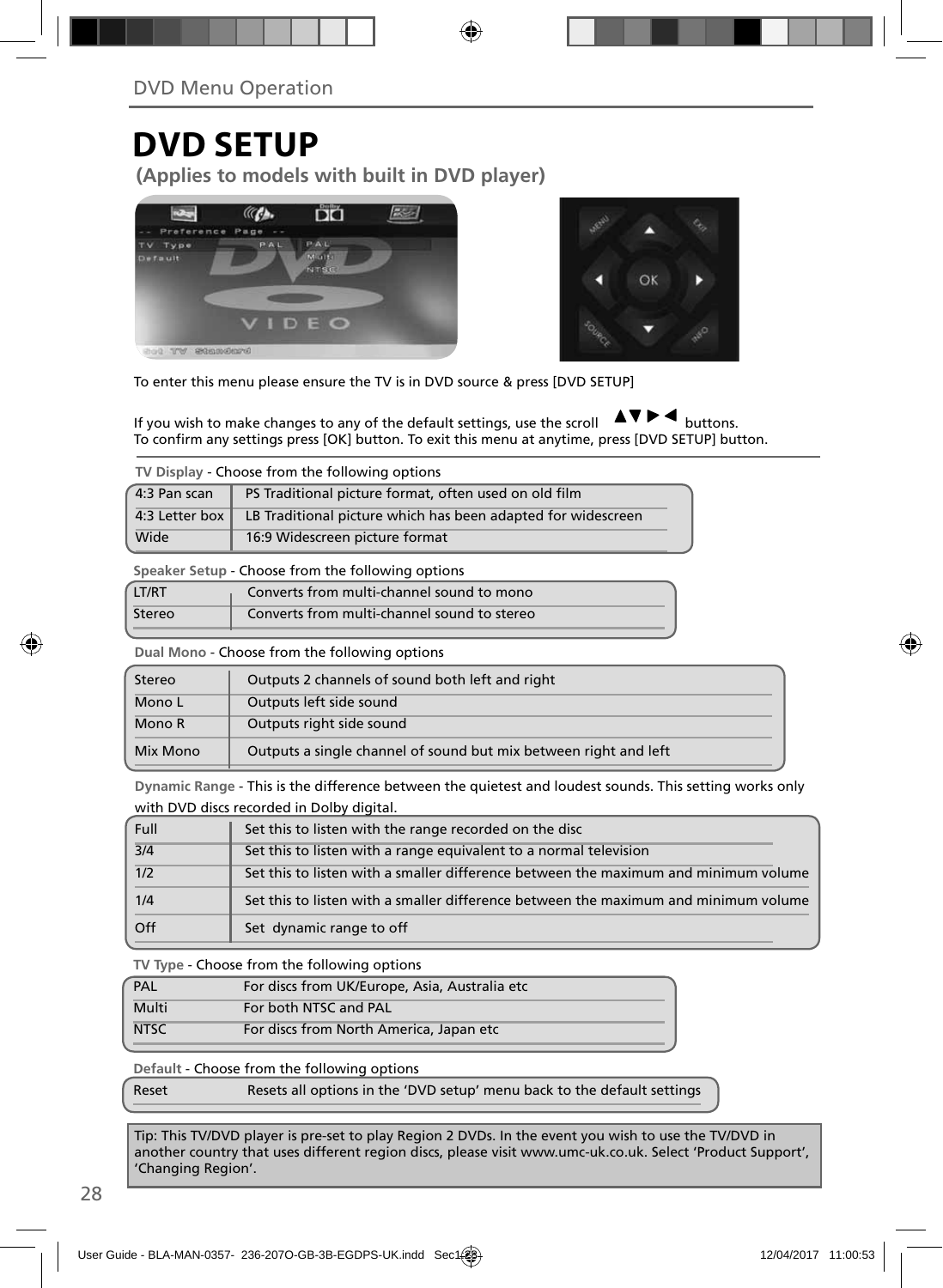## **USING YOUR TV WITH A SKY DIGITAL SET TOP BOX**

### **Option 1) Connecting your TV to your Sky box (when both the TV and Sky Box are located in the same room)**

Depending on your Sky Box & TV model, connect either by SCART or HDMI cables (available separately).

If connecting by SCART, select the 'Input source' on the TV as SCART. If your TV does not have SCART, please refer to 'Connections' pages in this user guide for alternative ways to connect.

If connecting by HDMI, select the 'Input source' on the TV as HDMI (if the TV has more than 1 HDMI port, ensure you select the input source to match the HDMI numbered port on the rear of the TV).

If you wish to use your Sky remote to operate the TV's functions, you will need a Sky remote control (Revision 9 or later) and you will need to program a 4 digit code into it. See bottom of this page.

#### **Option 2) Connecting your TV to your Sky box (when your Sky box is located in a different room to the TV)**

Please note, if you are adding a 'Magic Eye/TV Link' to your system so that you can use your Sky remote control to change the Sky channel in the room where the 2nd TV is located, please refer to the instructions included with the TV link/magic eye in order to ensure the RF or RF2 output on your Sky box is powered on. (The red LED light on the TV link/magic eye will light up if the RF / RF2 output is correctly set up) If you do not have the instructions



that came with the TV link/magic eye, instructions on how to do it can be found on our web site.

1) To tune the TV to the Sky box, on the 2nd TV, select the 'Analogue' input source.

2) Select the channel that you wish to store the Sky box/channel on. (If you do not use channels 1-5 because you no longer have analogue terrestrial channels after digital switchover, you may choose to select channel 1 to store the Sky box/channel, if you still have and use analogue channels 1-5, you may for example decide that channel 6 is the best option for you).

3) Press the corresponding number on the remote control to select the desired analogue channel chosen as per point 2 above.

4) On the TV remote control, press Menu. Now navigate through the menus to select Manual Tuning or Analogue Manual tuning (refer to the Tuning/Channel menu section of this user guide if necessary)

5) Manually tune in the channel (usually, the Sky box is at a frequency between 800Mhz and 850Mhz) once the Sky box/channel is found, press 'OK' to store it.

If you wish to use your Sky remote to operate the TV's functions, you will need a Sky remote control (Revision 9 or later) and you will need to programme a 4 digit code into it. See below.

**Using a Sky remote or a universal remote to operate your TV** 

**Sky remote control** - If you wish to use your Sky remote to operate the basic functions of your TV, you need to program a 4 digit code into it. Please note - you will need a Sky Revision 9 remote control (or later). **The code required for this television is 2134.** If you wish to upgrade/replace your existing Sky remote control to the latest version, you can do so on our website.

**Universal remote control** - If you wish to use a Universal remote control to operate your TV, please refer to the website for a full list of codes. (Please note we only have codes for One for All branded remote controls, if you have an alternative brand of Universal remote, please refer to the manufacturer for the code.)

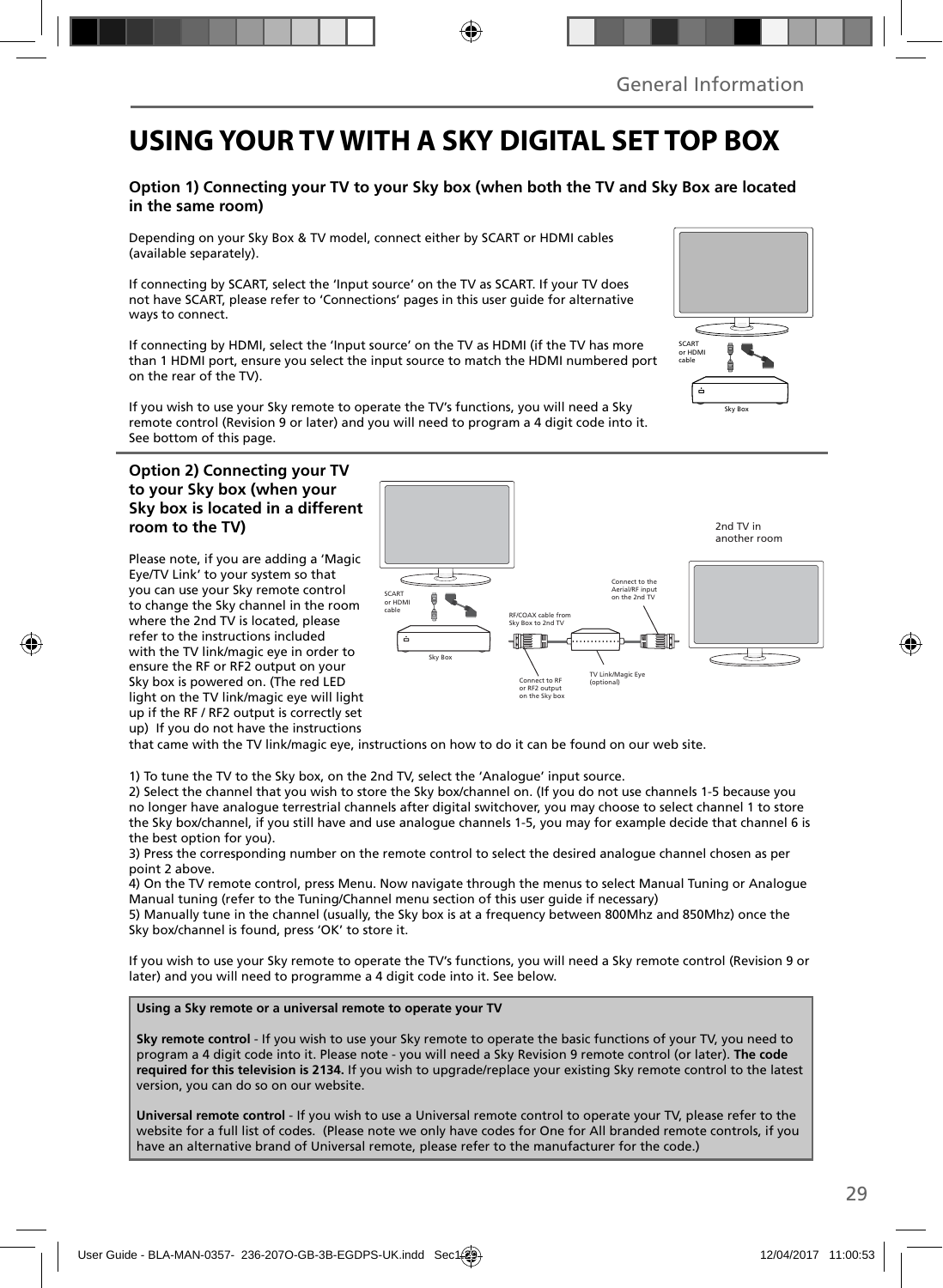## **FREQUENTLY ASKED QUESTIONS**

| General              | I would like to have louder<br>sound by connecting additional<br>speakers.                                                            | Option 1) Use the 3.5mm headphone output and a 3.5mm to phono cable (available<br>separately) to connect to an amplifier/surround sound system. Please note this will<br>deactivate the TV's built in speakers.<br>Option 2) Connect a COAX cable from the TV's COAX output to your amplifier/surround<br>systems COAX input.                                                                                                                                                                                                                                                                                                       |  |
|----------------------|---------------------------------------------------------------------------------------------------------------------------------------|-------------------------------------------------------------------------------------------------------------------------------------------------------------------------------------------------------------------------------------------------------------------------------------------------------------------------------------------------------------------------------------------------------------------------------------------------------------------------------------------------------------------------------------------------------------------------------------------------------------------------------------|--|
| General              | Why are some options in the<br>menu unavailable and greyed<br>out.                                                                    | Some options are only available in certain sources, i.e. HDMI. They are<br>unavailable in the other sources where they have no affect.                                                                                                                                                                                                                                                                                                                                                                                                                                                                                              |  |
| General              | Can I stop my TV automatically<br>turning off after 4hrs?                                                                             | Yes, in the 'Time' menu settings, scroll down to Auto standby and select OFF.                                                                                                                                                                                                                                                                                                                                                                                                                                                                                                                                                       |  |
| TV                   | I have tuned in Digital TV but I<br>am not receiving any or all of the<br>channels and/or the channels L<br>receive are breaking up.  | 1) Check you are in an area that can receive Freeview/Saorview, visit www.freeview.co.uk or<br>www.saorview.ie<br>2) Check you are using an aerial that is able to receive a good digital signal. In most cases,<br>you will need an outdoor digital hi-gain/wideband aerial. In areas that have excellent<br>digital coverage, you may be able to use a loft type aerial but it is highly likely that you will<br>also need to connect a booster between the back of the TV and the TV aerial wall socket.<br>Unfortunately, to receive a good enough digital signal, it is not possible to use a portable/<br>indoor type aerial. |  |
| TV                   | I have re-tuned my television<br>but when I switch it off it is not<br>storing the channels.                                          | If the TV does not save the channels when you power it off, it's likely the channel database<br>has become corrupt.<br>1) Turn off the TV.<br>2) Remove the RF/Aerial cable from the rear of the TV and then turn the TV back on again.<br>3) Using the remote control, press Menu followed by 8-8-8-8 to enter the initial setup/first<br>time installation menu.<br>4) Press OK (let the TV run the full tuning process).<br>5) Once completed, turn off the TV, reconnect the RF/Aerial cable then turn the TV back<br>on again.<br>6) Repeat steps 3 & 4.                                                                       |  |
| VCR/DVD<br>Recorder  | I have connected the TV to my<br>VCR or DVD Recorder via SCART<br>but it is not recording.                                            | In addition to connecting via SCART, you should connect the aerial cable from the wall<br>socket to your VCR/DVD Recorder and another aerial cable from the VCR/DVD Recorder to<br>the TV.                                                                                                                                                                                                                                                                                                                                                                                                                                          |  |
| <b>Game Consoles</b> | I have connected my<br>Playstation/Xbox to the TV via<br>HDMI, but I am not receiving<br>any pictures or sound on my<br>Television.   | 1) Ensure the TVs' source is set to HDMI.<br>2) Check your settings on your Playstation/Xbox are as per the Playstation/Xbox<br>instruction manual.                                                                                                                                                                                                                                                                                                                                                                                                                                                                                 |  |
| <b>Game Consoles</b> | I have connected my<br>Playstation/Xbox to the TV via<br>Component cables (red, green<br>& blue) but I am not receiving<br>any sound. | Component cables only provide HD pictures. For the sound you will need to connect the red<br>& white audio cables on the Playstation/Xbox to the red & white phono inputs (or mini AV<br>input where fitted) on the rear of the TV. Please refer to the 'Connections' pages.                                                                                                                                                                                                                                                                                                                                                        |  |
| System Lock          | I have changed the password<br>on the television and now<br>forgotten it.                                                             | There is a master password of 4711, to gain access to the TV menu and reset the<br>normal password.                                                                                                                                                                                                                                                                                                                                                                                                                                                                                                                                 |  |
| USB Mode             | I have inserted a USB Memory<br>Key, but the TV does not<br>recognise it.                                                             | Ensure the USB Memory Key is formatted to type FAT32.                                                                                                                                                                                                                                                                                                                                                                                                                                                                                                                                                                               |  |
| <b>USB Mode</b>      | Using a USB portable hard drive<br>/ larger than 32GB.                                                                                | If you wish to use a portable hard drive larger than 32GB, please note that it must be<br>formatted to the FAT32 file system in order to operate on this TV. Windows XP/Vista<br>computers are only capable of formatting up to 32GB, therefore, you will need a software<br>programme/utility to format larger hard drives.<br>Please refer to the website, www.umc-uk.co.uk, for more information.                                                                                                                                                                                                                                |  |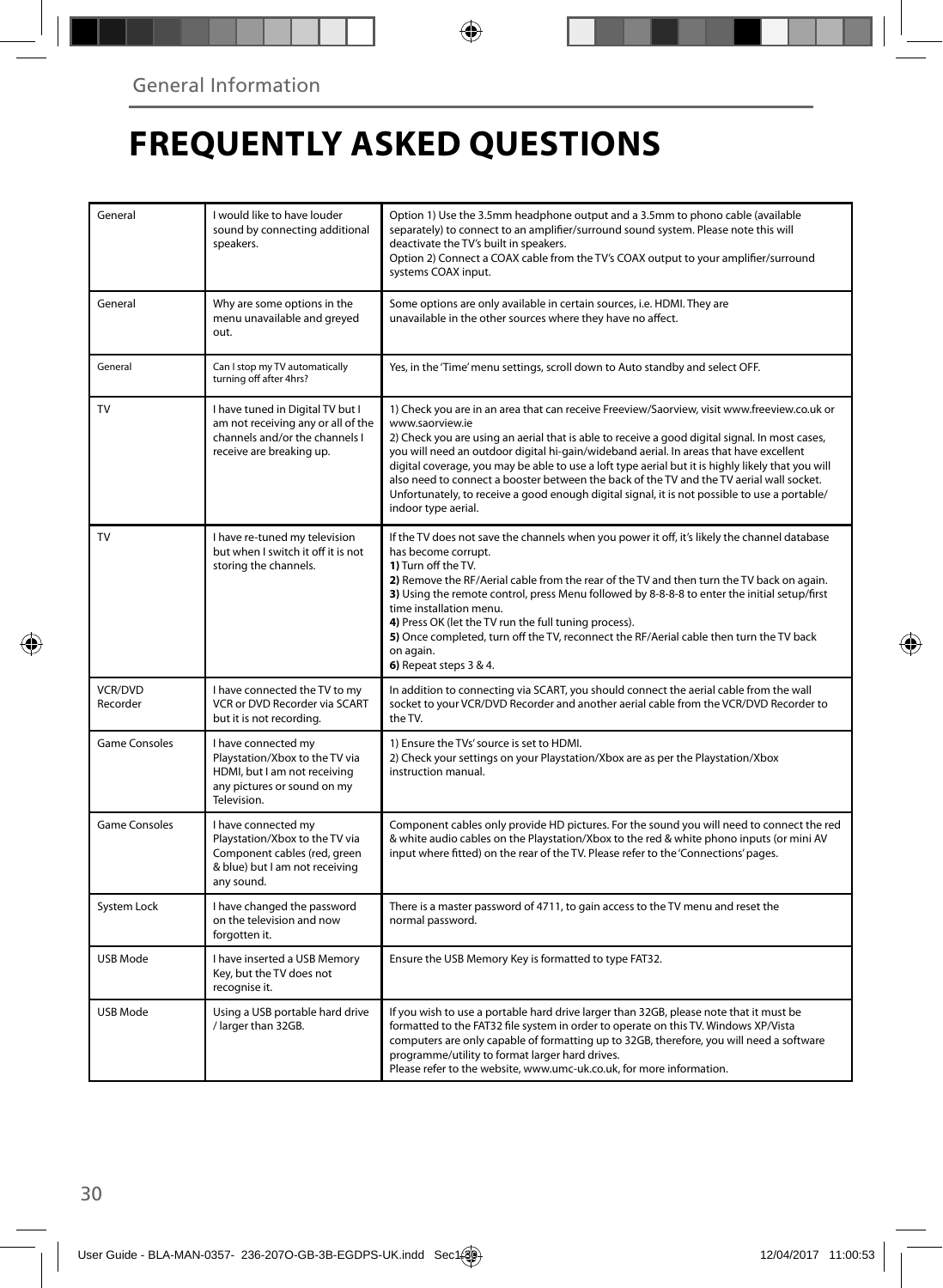## **FREQUENTLY ASKED QUESTIONS**

| DVD (For TV models<br>with DVD only) | I have inserted a disc but it is<br>not playing.                                        | 1) Ensure you have inserted the disc facing the correct way.<br>2) Ensure the disc is clean and is not scratched.<br>3) Some copied discs will not play.<br>4) Check the DVD is a region 2 disc – to change the region of the DVD player, refer to<br>www.umc-uk.co.uk, select 'Changing DVD Region' in the 'Product Support' section                                                            |
|--------------------------------------|-----------------------------------------------------------------------------------------|--------------------------------------------------------------------------------------------------------------------------------------------------------------------------------------------------------------------------------------------------------------------------------------------------------------------------------------------------------------------------------------------------|
| DVD (For TV models<br>with DVD only) | I have pressed the eject button<br>but the disc is not coming out.                      | To eject the disc hold the stop/eject button for 4 seconds.                                                                                                                                                                                                                                                                                                                                      |
| <b>USB Record</b>                    | I cannot change the channel,<br>access the menu or use the red<br>button.               | During time shift you cannot change the channel, access the menu or use the red button.                                                                                                                                                                                                                                                                                                          |
| <b>USB Record</b>                    | When using the USB to record<br>the picture 'breaks up' or<br>experience loss of sound. | Check the USB memory stick meets the minimum read speed requirements. Standard<br>definition channels require a read speed of 20 MB/s (Mega Byte per second) and a<br>write Speed of 6 MB/s (Mega Byte per second) HD channels require the read speed of 80<br>MB/s (Mega Byte per second) and a write speed of 40 MB/s (Mega Byte per second). USB 3.0<br>sticks should be used where possible. |
| Freeview HD                          | I cannot access all Freeview<br>channels.                                               | Some data channels for Freeview can only be obtained when the TV's ethernet port is<br>connected to your router.                                                                                                                                                                                                                                                                                 |
| Freeview HD                          | I cannot find the Freeview HD<br>channels.                                              | Freeview HD channels found during tuning will be placed in channel positions above 100.<br>For example, 101 (BBC1 HD), 102 (BBC2 HD) etc.                                                                                                                                                                                                                                                        |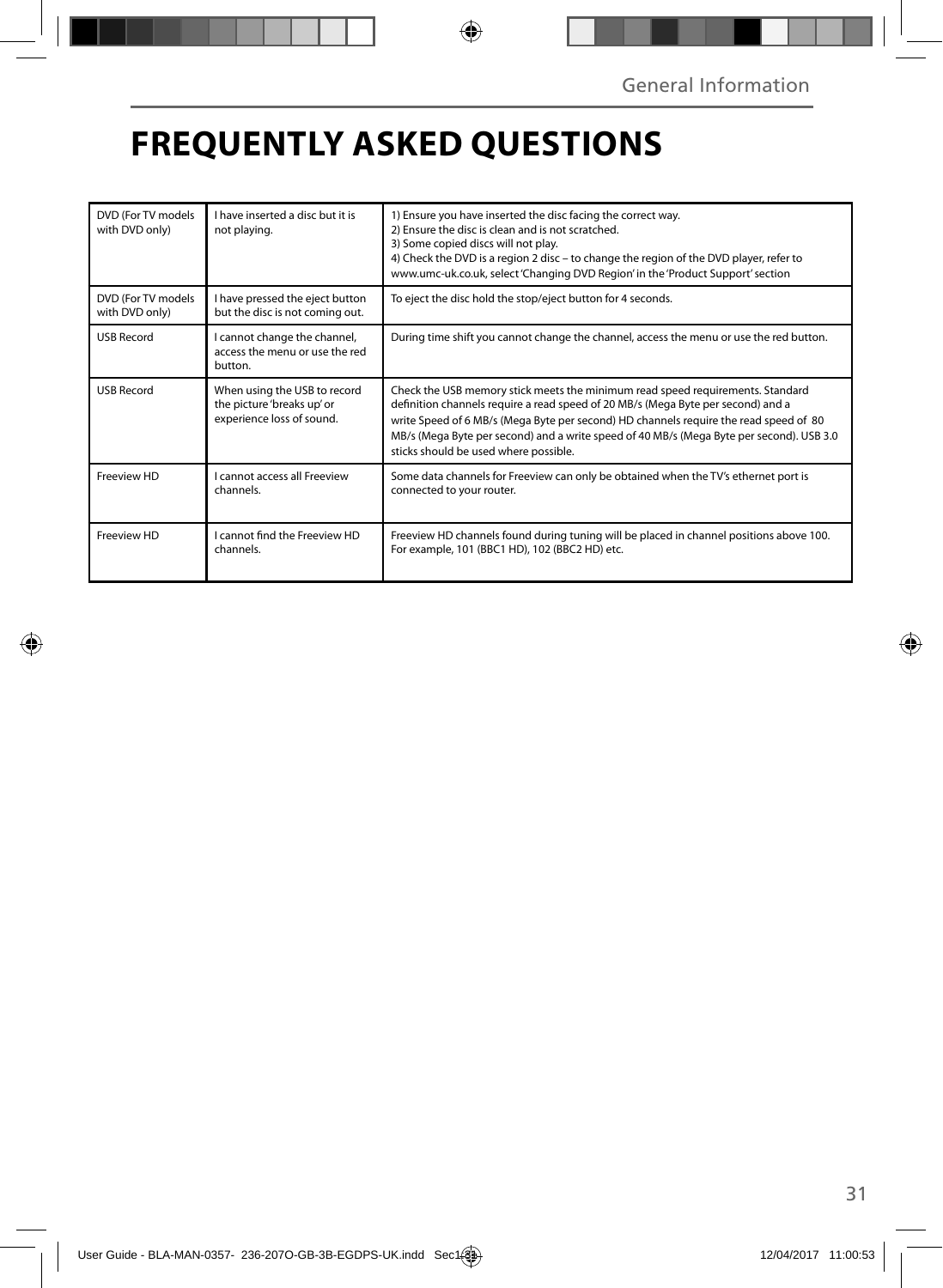## **TECHNICAL SPECIFICATION**

### **Product fi che (24" HD Ready Models)**

| <b>Supplier</b>                                                                                                                                                                                                  | <b>Blaupunkt</b>    |                                                             |  |  |  |
|------------------------------------------------------------------------------------------------------------------------------------------------------------------------------------------------------------------|---------------------|-------------------------------------------------------------|--|--|--|
| <b>Model ID</b>                                                                                                                                                                                                  | 236/2070-GB-3B-EGPS | 236/2070-GB-3B-EGDPS<br>(Models with inbuilt<br>DVD player) |  |  |  |
| Energy efficiency class                                                                                                                                                                                          |                     | A                                                           |  |  |  |
| Visible screen size (diagonal)                                                                                                                                                                                   | 60 cm / 23.6 inches |                                                             |  |  |  |
| On mode average power consumption                                                                                                                                                                                | 25.0W               |                                                             |  |  |  |
| Annual energy consumption *1                                                                                                                                                                                     | 37 kWh              |                                                             |  |  |  |
| Standby power consumption *2                                                                                                                                                                                     | < 0.50 W            |                                                             |  |  |  |
| Off mode power consumption                                                                                                                                                                                       | 0W                  |                                                             |  |  |  |
| Screen resolution                                                                                                                                                                                                | 1366 (H) x 768 (V)  |                                                             |  |  |  |
| *1: Energy consumption XYZ kWh per year, based on the power consumption of the television<br>operating 4 hours per day for 365 days. The actual energy consumption will depend on how the<br>television is used. |                     |                                                             |  |  |  |

\*2: When the TV is turned off with the remote control/standby button and no function is active.

### **Additional Technical Information**

| RF                              | 75 ohm Antenna / Analog / DVB                                                                                                                                             |                                                    |  |  |  |
|---------------------------------|---------------------------------------------------------------------------------------------------------------------------------------------------------------------------|----------------------------------------------------|--|--|--|
| Inputs                          | 2 x HDMI, 1 x USB, 1 x SCART, 1 x RJ45 LAN/Ethernet,<br>1 x Mini Composite/Video & L/R Audio shared<br>for Composite/Video & Component/YPbPr,<br>1 x Mini Component/YPbPr |                                                    |  |  |  |
| <b>Sound Outputs</b>            |                                                                                                                                                                           | 1 x 3.5mm Headphone, 1 x Digital Optical Audio Out |  |  |  |
| Speaker / Amplifier Watts (RMS) | $2 \times 5/2 \times 3$                                                                                                                                                   |                                                    |  |  |  |
| Voltage and power consumption   | 110-240y 50 / 60Hz<br>110-240y 50 / 60Hz<br>25/40W (ecomode/max)<br>25/50W (ecomode/max)                                                                                  |                                                    |  |  |  |
| Dimensions including stand (mm) | 560W x 386H x 140D                                                                                                                                                        |                                                    |  |  |  |
| Net weight (Kgs)                | 4.1                                                                                                                                                                       | 4.3                                                |  |  |  |
| <b>Wall Mounting</b>            | VESA 100 x 100 (mm)                                                                                                                                                       |                                                    |  |  |  |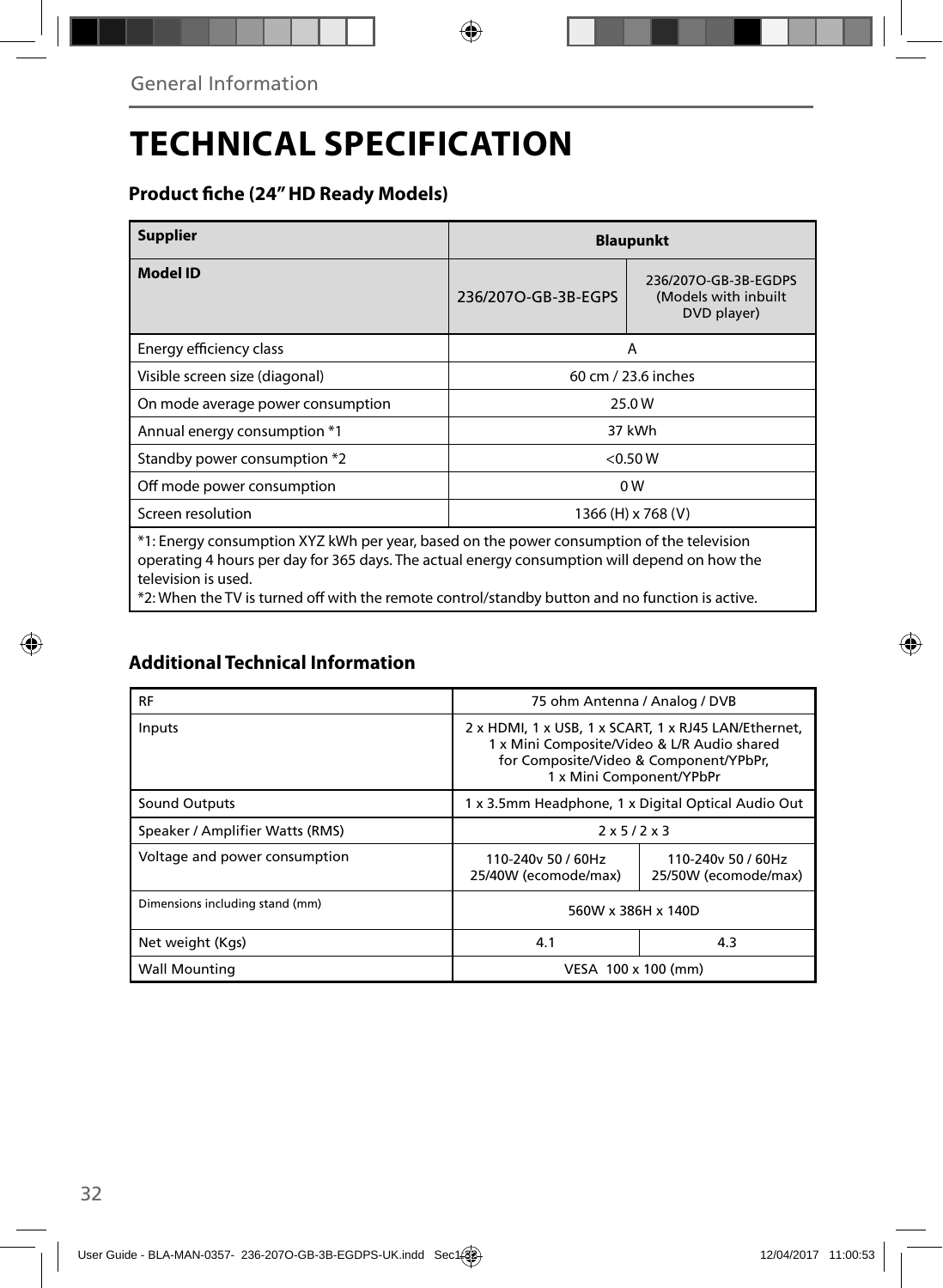## **TECHNICAL SPECIFICATION**

### **Compatible files in USB Mode**

| <b>Media</b>    | File Ext.    | Codec                                         |                        |                                                                         |
|-----------------|--------------|-----------------------------------------------|------------------------|-------------------------------------------------------------------------|
|                 |              | Video                                         | Audio                  | Remark                                                                  |
| <b>MOVIE</b>    | .mpg         | MPEG-1, MPEG-2                                | MP3, AAC,<br>AC3, PCM, | Max Resolution: 1920x1080                                               |
|                 |              |                                               |                        | Max Data Rate: 40 Mbps                                                  |
|                 | .avi         | Xvid, MJPEG                                   |                        | Max Resolution: 1920×1080<br>Max Data Rate: 20 Mbps                     |
|                 |              | MPEG-4 SP/ASP,<br>H.263/H.264                 |                        |                                                                         |
|                 | .ts          | MPEG-2,<br>H.264, HEVC                        |                        |                                                                         |
|                 | .mov<br>.mkv | MPEG-4 SP/ASP,<br>H.263/H.264,<br><b>HEVC</b> |                        |                                                                         |
|                 | .dat         | MPEG-1                                        |                        |                                                                         |
|                 | . $mp4$      | MPEG-4 SP/ASP,<br>H.263/H.264,<br><b>HEVC</b> |                        |                                                                         |
|                 |              | MPEG-1, MPEG-2                                |                        | Max Resolution: 720×576                                                 |
|                 | dov.         | MPEG-2                                        |                        | Max Data Rate: 40 Mbps                                                  |
| <b>MUSIC</b>    | .mp3         | $-$                                           | MP3                    | Sample Rate: 8K~48KHz<br>Bit Rate: 32K~320Kbps                          |
|                 | .m4a/.aac    | $-$                                           | AAC                    | Sample Rate: 16K~48KHz<br>Bit Rate: 32K~442Kbps<br>Channel: Mono/Stereo |
| <b>PHOTO</b>    | .jpg/        | Progressive JPEG                              |                        | Max Resolution: 1024×768                                                |
|                 | .jpeg        | <b>Baseline JPEG</b>                          |                        | Max Resolution: 15360×8640                                              |
|                 | .bmp         | <b>BMP</b>                                    |                        | Max Resolution: 9600×6400<br>Pixel Depth: 1/4/8/16/24/32 bpp            |
|                 | .png         | Non-Interlaced                                |                        | Max Resolution: 9600×6400                                               |
|                 |              | Interlaced                                    |                        | Max Resolution: 1280×800                                                |
| <b>SUBTITLE</b> | .srt         | SubRip                                        |                        |                                                                         |
|                 | .ssa/.ass    | SubStation Alpha                              |                        |                                                                         |
|                 | .smi         | SAMI                                          |                        |                                                                         |
|                 | .sub         | SubViewer                                     |                        | SubViewer 1.0 & 2.0 Only                                                |
|                 |              | MicroDVD                                      |                        |                                                                         |
|                 |              | DVDSubtitleSystem                             |                        |                                                                         |
|                 |              | SubIdx(VobSub)                                |                        |                                                                         |
|                 | .txt         | TMPlayer                                      |                        |                                                                         |